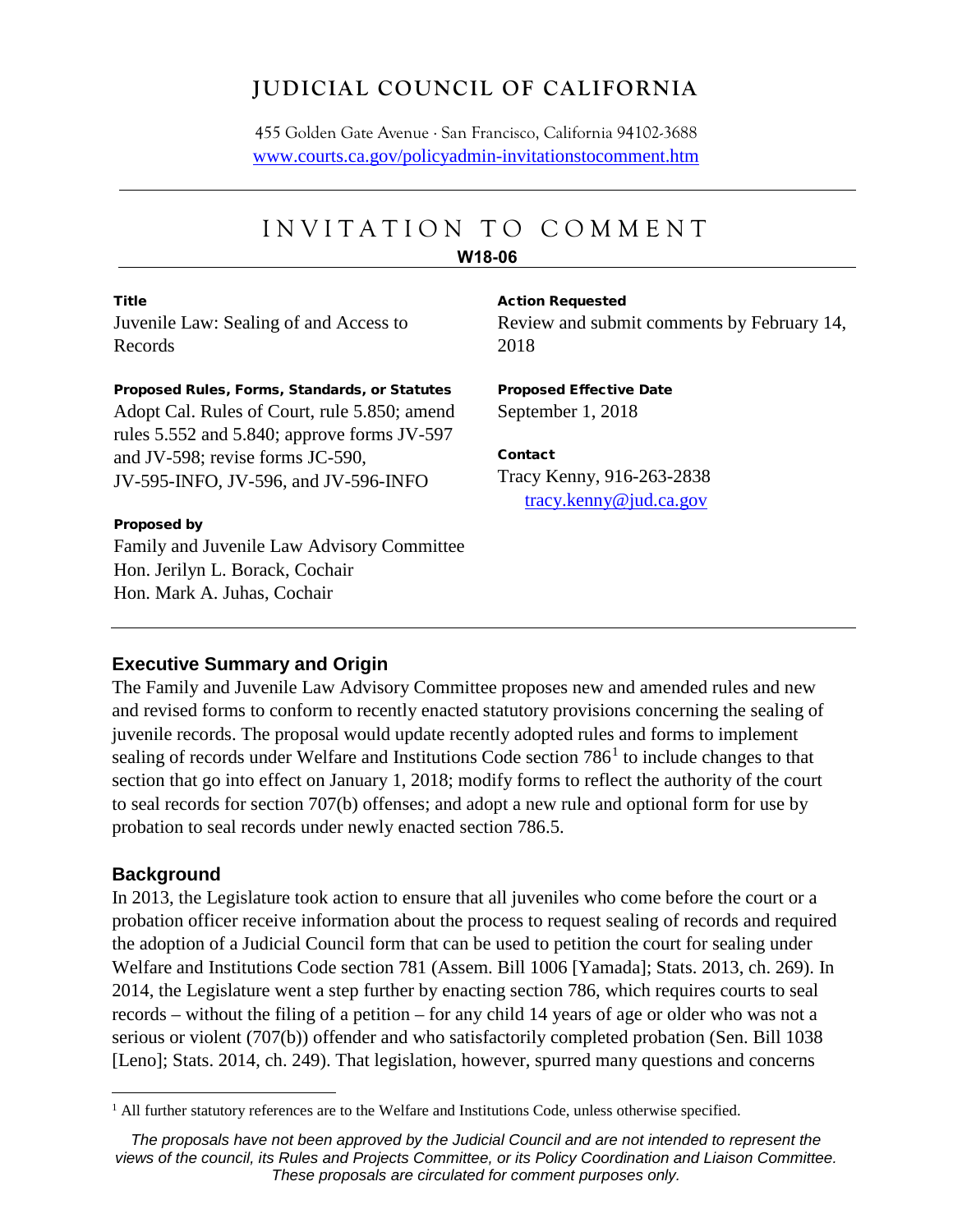within the juvenile justice system, and legislation has been enacted in every year since 2014 to clarify the scope and impacts of section 786.<sup>[2](#page-1-0)</sup>

In 2017, the Legislature enacted Assembly Bill 529 (Stone; Stats. 2017, ch. 685), which further amended section 786 to require the court to seal records for any case that it dismisses on the motion of the prosecution, on its own motion, or because the petition is not sustained after an adjudication hearing. AB 529 also enacted section 786.5, which requires the probation department to seal the records of any juvenile who successfully completes a diversion program for an arrest that does not lead to the filing of a petition with the juvenile court and to notify any agency overseeing the diversion program to seal its records. This sealing would result in the arrest being deemed not to have occurred. If the probation department determines that the diversion program was not successfully completed, section 786.5 requires that notice of that determination be provided to the individual and that the individual have an opportunity to petition the court for a review of that determination. Also enacted in 2017 was Senate Bill 312 (Skinner; Stats. 2017, ch. 679), which clarified that records for section 707(b) offenses can be sealed under section 786 if the offense was reduced to a misdemeanor and authorized courts to seal other 707(b) records (other than those for registerable sex offenses under section 290.008) under section 781, as long as access to those records is provided under specified circumstances. Finally, the Legislature, in 2017, enacted Senate Bill 462 (Atkins; Stats. 2017, ch. 462), which presents specific standards for accessing juvenile case files for data collection and research purposes, with specific confidentiality protections required.

#### **The Proposal**

The proposal recommends adopting a new rule of court, rule 5.850, and approving two optional forms, JV-597 and JV-598, to implement the new requirements under section 786.5 for sealing diversion records. It also proposes amending rule 5.840 and revising both mandatory sealing informational forms, JV-595-INFO and JV-596-INFO, as well as the two optional sealing order forms, JV-590 and JV-596, to incorporate recent changes in juvenile records sealing law. Finally, the proposal would amend rule 5.552, on access to juvenile case files, to incorporate the new provisions in section 827.12 allowing access for data collection and research purposes.

#### **Rule and forms proposals to implement amendments to section 786**

Because section 786 has been expanded to require the court to seal records when it dismisses a petition without finding the child a ward of the delinquency court, amendments and revisions to the rule and forms to implement section 786 are proposed, as follows, to reflect this expansion. Section 786 was also amended to clarify that a 707(b) offense that has been reduced to a misdemeanor is eligible for sealing, and changes have been made to the rule to reflect that clarification.

<span id="page-1-0"></span><sup>&</sup>lt;sup>2</sup> See Assembly Bill 1945 (Stone; Stats. 2016, ch. 858), Assembly Bill 666 (Stone; Stats. 2015, ch. 368), and Assembly Bill 989 (Cooper; Stats. 2015, ch. 375).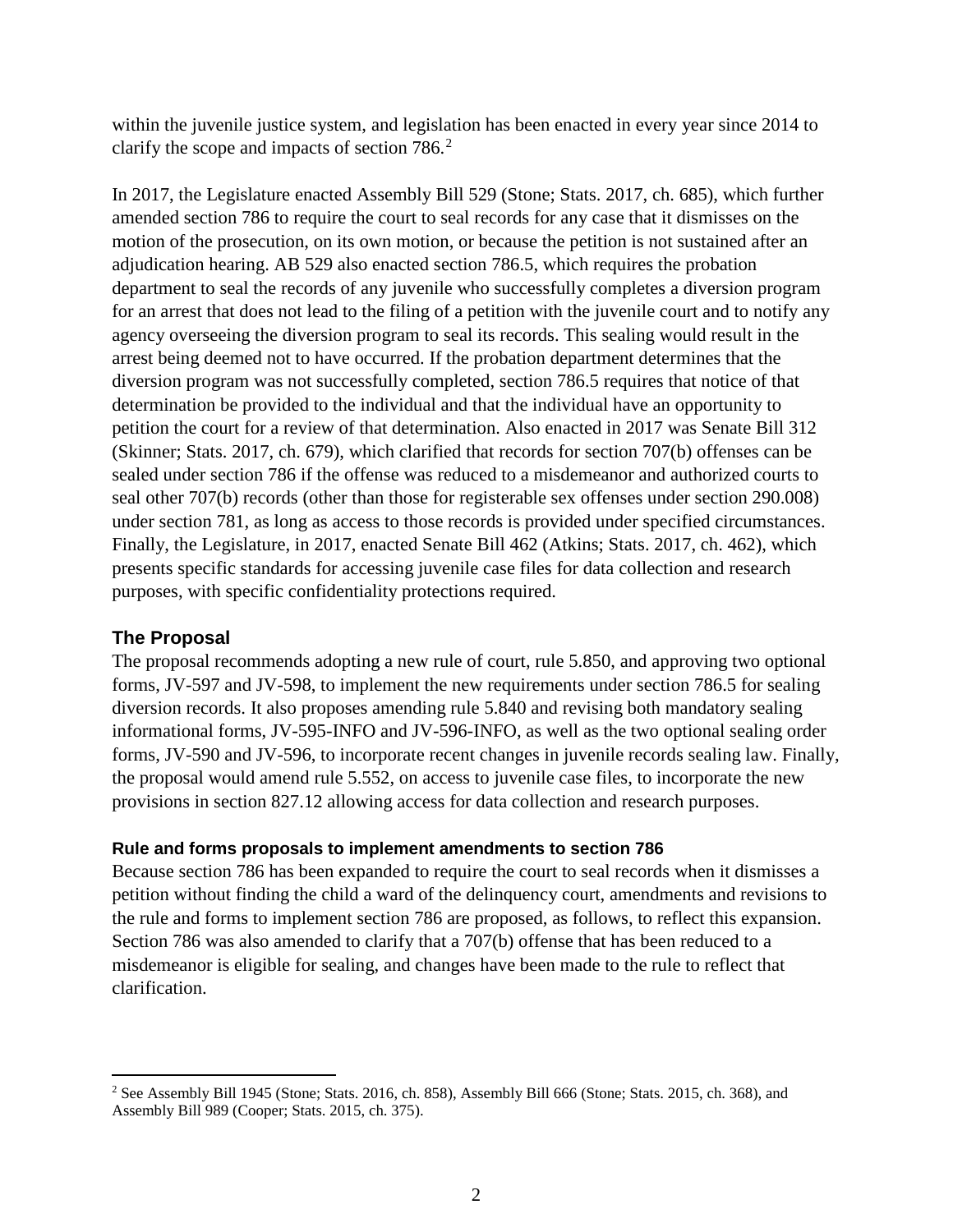*Amended rule 5.840.* This rule describes the procedures for the court to seal records under section 786. Now that the court must seal records if it dismisses a case before wardship in the same manner that it currently seals records for satisfactory completion of probation, the rule must incorporate this expansion of the statute.

*Revised form JV-596.* To assist courts in implementing the new requirements of section 786, the council approved optional sealing order form JV-596, *Dismissal and Sealing of Records— Welfare and Institutions Code Section 786,* effective July 1, 2016. For this form to be used to seal records under newly enacted section 786(e), it needs to be revised to allow the court to find that the petition was dismissed before wardship as an alternative to finding that probation was satisfactorily completed.

#### **Rules and forms proposals for sealing by probation for diversion cases**

Newly enacted section 786.5 requires the probation department to seal records for diversion cases when the diversion program has been satisfactorily completed and to provide notice that it has sealed the records, or if it has not, the reason for not doing so. It also provides the right to petition the court for review of a determination that records should not be sealed. A new rule and new optional forms, described immediately below, are proposed to implement this new statute.

*New rule 5.850.* The committee proposes adopting a new rule of court to implement the requirements of newly enacted section 786.5. The new rule includes the procedures to be followed to petition the court if a record is not sealed by probation for satisfactory completion of the program and review of that determination by the juvenile court is sought. These procedures include a requirement that the probation department file with the court the request for the court to review the determination for the child and that the court appoint counsel for any child seeking review in a court hearing before or during the hearing. The committee is seeking specific comment on these procedures.

*New form JV-597.* The committee is proposing an optional form to be used by probation to comply with the requirements of section 786.5 that the probation department provide written notice that it has or has not sealed records for diversion program participants. This form would also provide notice to those individuals whose records are not sealed that they may petition the court for review of the probation department's determination. The committee notes that many probation departments may prefer to develop something similar locally, but wanted to provide an option for those departments seeking assistance in implementing the new requirements.

*New form JV-598.* Because section 786.5 allows a diversion participant whose records are not sealed to petition the court for review of the determination that he or she did not satisfactorily complete the program, this proposal includes an optional form petition that could be used by participants to seek that review. This form includes simple instructions and, to provide a mechanism for review, could accompany the notice that records were not being sealed.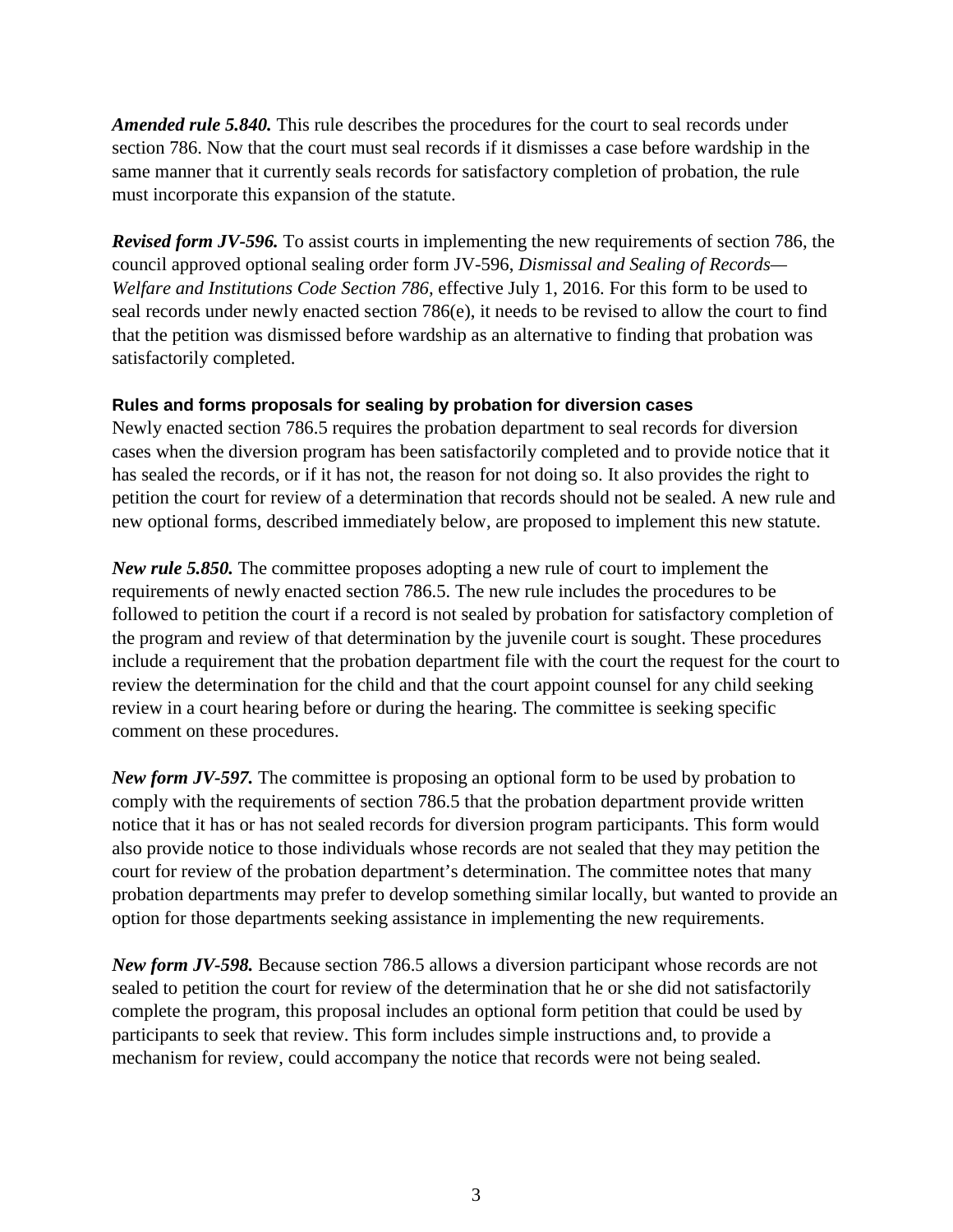#### **Form change to implement amendments to section 781 allowing for sealing of 707(b) offenses**

Before the enactment of SB 312, records for offenses committed by individuals aged 14 or older listed in section 707(b) were ineligible for sealing under section 781. Now those records can be sealed under specific circumstances as long as they are not for 707(b) sex offenses that require registration under Penal Code section 290.008. However, access to these records is allowed in future proceedings for a variety of reasons, and the prohibition on the destruction of the court's records of these offenses remains. In addition to updating various information forms, as discussed below, this proposal would revise optional *Order to Seal Juvenile Records—Welfare and Institutions Code Section* 781 (form JV-590) to allow the court to specify that the court records will not be destroyed under section 781(d) as an alternative to setting a destruction date.

#### **Record sealing information form revisions[3](#page-3-0)**

The Judicial Council has two sealing-specific informational forms that describe the law concerning record sealing for different audiences and contexts, each of which is proposed to be updated to reflect the changes in sealing law discussed above. Form JV-596-INFO is to be given at the termination of the case to wards whose records are sealed under section 786, and form JV-595-INFO is for those wards whose cases are not dismissed under section 786 and who need information about petitioning the court for the sealing of records under section 781. Both of these forms need to be revised to include information about the expansion of section 786 and the possibility of record sealing by probation under new section 786.5, and to clarify the much narrower constraints on record sealing by request under section 781 for 707(b) offenses.

#### **Amendments to rule 5.552 to implement section 827.12 access for data collection and research**

Rule 5.552 presents the procedures for accessing juvenile case files and provides that any access that is unauthorized under section 827 or 828 requires that a petition be filed with the juvenile court.[4](#page-3-1) Newly enacted section 827.12 allows law enforcement, probation, the court, the Department of Justice, and other state and local agencies with custody of a juvenile delinquency case file to access those records for data collection or reporting requirements imposed under the terms of a grant or as required by state or federal law, provided that personally identifying information is not released. In addition, it gives provisions for a chief probation officer to make a request of the juvenile court that access and data be provided from juvenile delinquency case files and related juvenile records in the possession of the probation department for the purpose of data sharing or research, provided that the court finds that the methodology to protect confidentiality is sound and that any personally identifying information that is accessed is not further released. To ensure that rule 5.552 is not in conflict with section 827.12, it needs to be

<span id="page-3-0"></span> <sup>3</sup> Revisions to form JV-060 to reflect record sealing changes are included in another proposal circulating for comment in this cycle *Juvenile Law: Information for Parents*.

<span id="page-3-1"></span><sup>4</sup> The Judicial Council approved amendments to rule 5.552 that become effective January 1, 2018. Because the proposed amended rules would become effective September 1, 2018, this proposal works from the rule text that will be effective on January 1, 2018.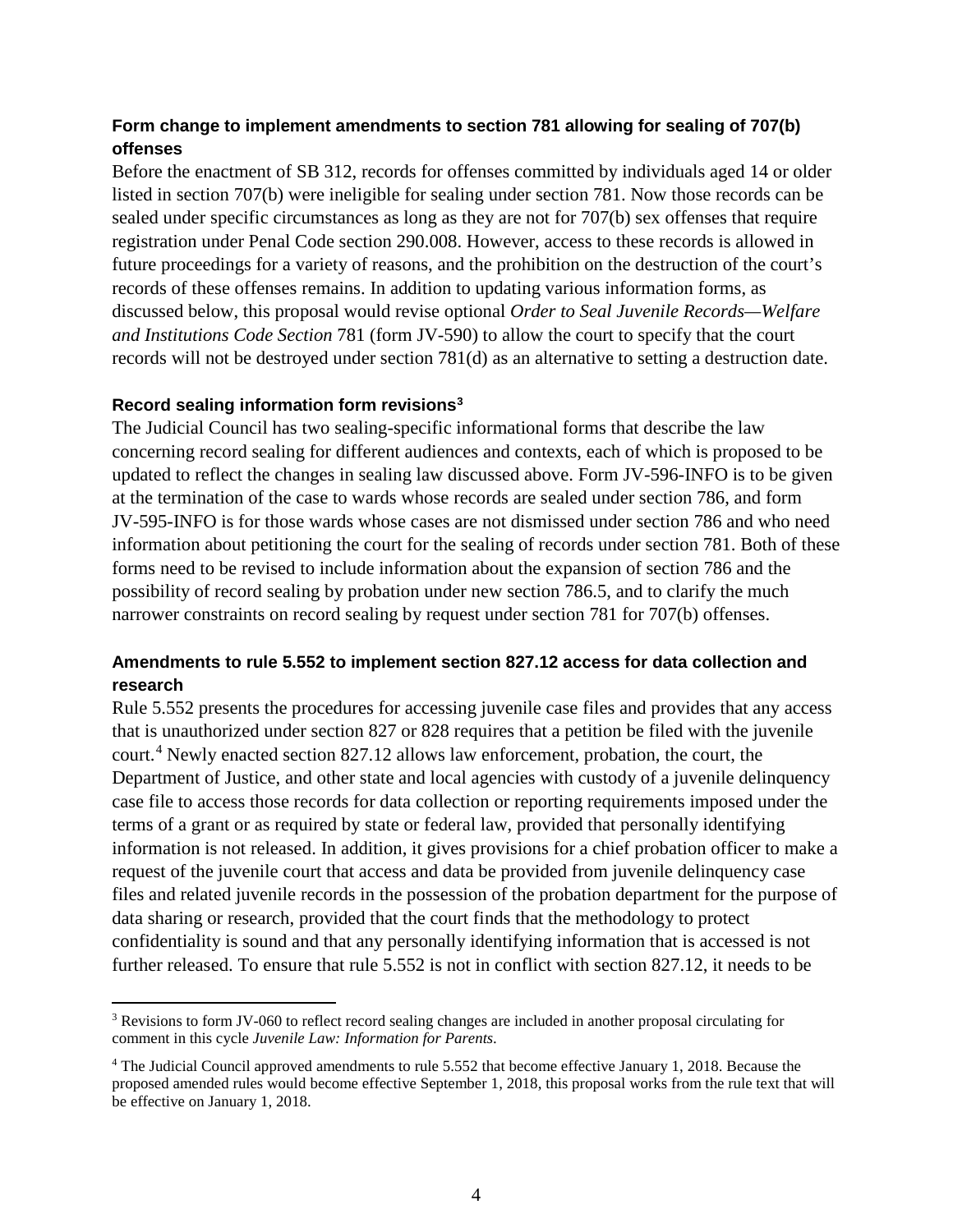amended to incorporate cross-references to the statute and to include the required findings that the court must make before authorizing the release of information from confidential files.

#### **Alternatives Considered**

The committee considered not proposing a form for probation to comply with section 786.5, allowing each county to develop a solution to meet its own needs, but concluded that, as an optional form, the proposed form would not interfere with local efforts to implement the section. The committee also considered limiting the rule of court on section 786.5 to the court review process but determined that the process was intertwined with the notice requirements for probation under the statute and thus drafted the rule to include general procedures for probation to follow consistent with the statute.

#### **Implementation Requirements, Costs, and Operational Impacts**

Printing costs may be incurred to replace any existing stock of the mandatory sealing information forms. Some courts may incur programming charges if electronic systems are used for the court orders and they opt to use the optional revised order forms. In addition, all of the sealing law changes will result in more cases being eligible for sealing under sections 781 and 786 and thus will create additional court workload, as will the option to seek review under section 786.5, which will bring cases into the court that otherwise would not have required a court file or intervention (although this influx may be partially offset by filing of fewer 781 petitions for diversion cases overall). All of these impacts are as a result of the legislative changes and are necessary to make the rules and forms legally accurate. In addition, because the informational forms are available in other languages, there will be costs to translate the revised forms.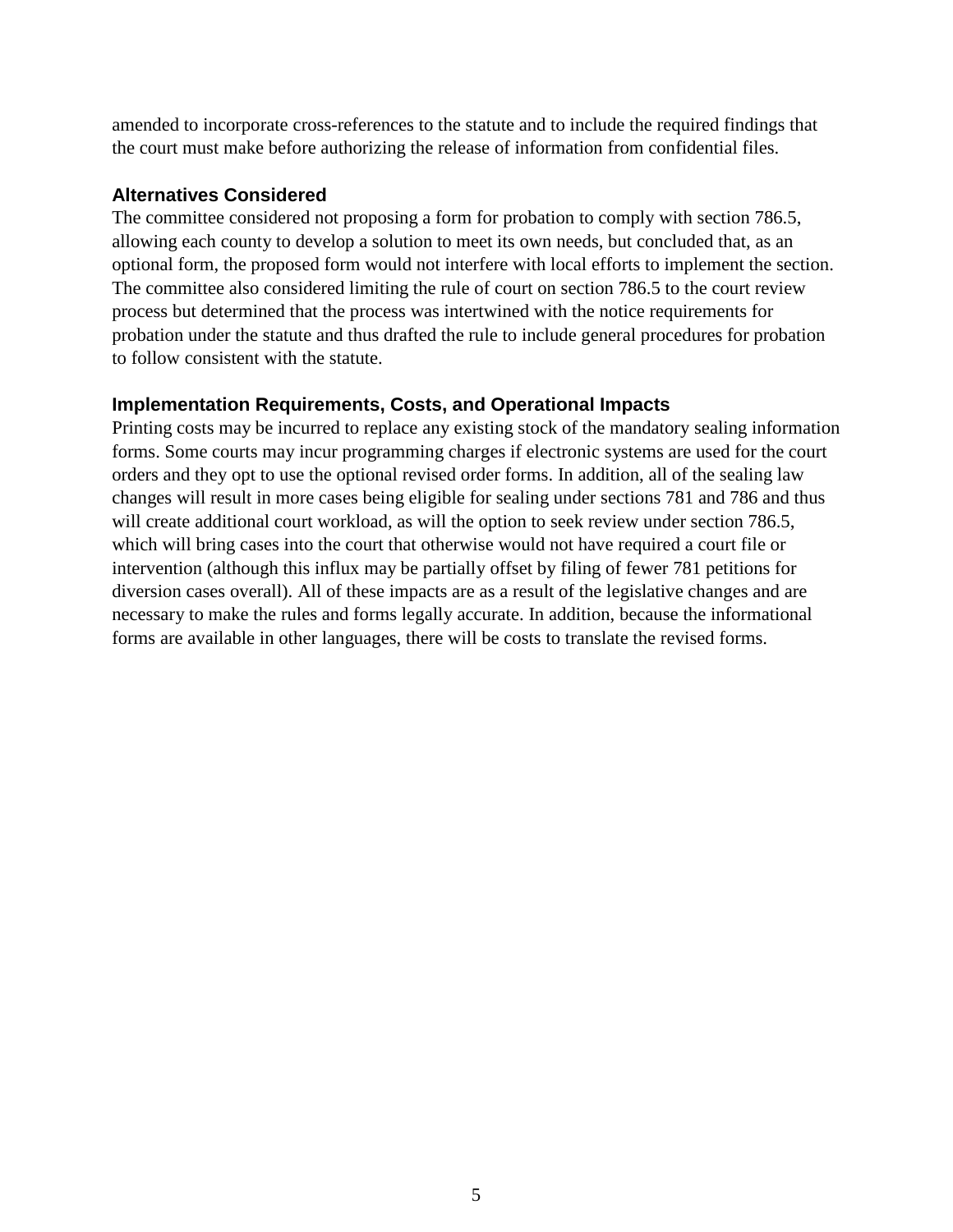# **Request for Specific Comments**

In addition to comments on the proposal as a whole, the advisory committee is interested in comments on the following:

- Does the proposal appropriately address the stated purpose?
- Is it helpful to probation departments to approve optional form JV-597 for their use, or would it be preferable to rely on local probation notice forms?
- Should proposed new rule 5.850 to implement section 786.5 cover the probation notice requirements or focus only on court procedures to review a determination that a diversion program was not satisfactorily completed?
- Is it preferable to require the probation department to file a request for review of denial of sealing under section 786.5, or should that burden be on the child?
- Is it necessary to appoint counsel for a child who seeks to challenge the denial of sealing under section 786.5, or should appointment be at the discretion of the court?
- Do the changes to rule 5.552 effectively implement newly enacted section 827.12?

The advisory committee also seeks comments from *courts* on the following cost and implementation matters:

- Would the proposal provide cost savings? If so please quantify.
- What would the implementation requirements be for courts—for example, training staff (please identify position and expected hours of training), revising processes and procedures (please describe), changing docket codes in case management systems, or modifying case management systems?
- Would four months from Judicial Council approval of this proposal until its effective date provide sufficient time for implementation?
- How well would this proposal work in courts of different sizes?

## **Attachments and Links**

- 1. Proposed Cal. Rules of Court, rules 5.552, 5.840, and 5.850, at pages 7–10
- 2. Proposed forms JV-590, JV-595-INFO, JV-596, JV-596-INFO, JV-597, and JV-598, at pages 11–21
- 3. Assembly Bill 529, *[http://leginfo.legislature.ca.gov/faces/billNavClient.xhtml?bill\\_id=201720180AB529](http://leginfo.legislature.ca.gov/faces/billNavClient.xhtml?bill_id=201720180AB529)*
- 4. Senate Bill 312, *[http://leginfo.legislature.ca.gov/faces/billNavClient.xhtml?bill\\_id=201720180SB312](http://leginfo.legislature.ca.gov/faces/billNavClient.xhtml?bill_id=201720180SB312)*
- 5. Senate Bill 462 *[http://leginfo.legislature.ca.gov/faces/billNavClient.xhtml?bill\\_id=201720180SB462](http://leginfo.legislature.ca.gov/faces/billNavClient.xhtml?bill_id=201720180SB462)*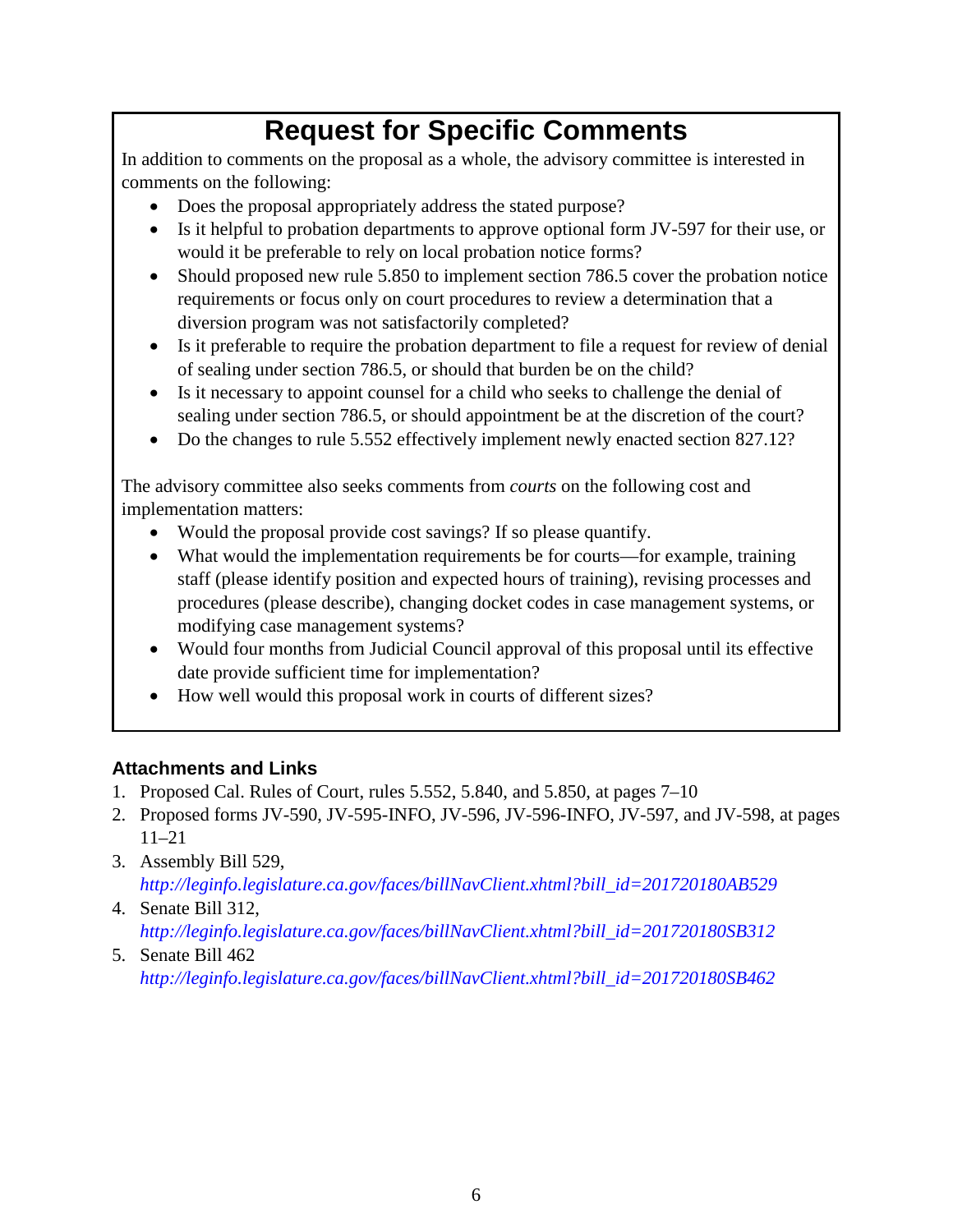Rule 5.850 of the California Rules of Court is adopted and rules 5.552 and 5.840 are amended, effective September 1, 2018, to read:

| $\mathbf{1}$        |                                                                                  | Rule 5.552. Confidentiality of records (§§ 827, 827.12, 828)                             |  |
|---------------------|----------------------------------------------------------------------------------|------------------------------------------------------------------------------------------|--|
| $\overline{2}$      |                                                                                  | * * *                                                                                    |  |
| 3<br>$\overline{4}$ | (a)                                                                              |                                                                                          |  |
| 5                   | (b)                                                                              | <b>Petition</b>                                                                          |  |
| 6                   |                                                                                  |                                                                                          |  |
| 7                   |                                                                                  | Juvenile case files may only be obtained or inspected only in accordance with            |  |
| 8                   |                                                                                  | sections 827, 827.12, and 828. They may not be obtained or inspected by civil or         |  |
| 9                   |                                                                                  | criminal subpoena. With the exception of those persons permitted to inspect              |  |
| 10                  |                                                                                  | juvenile case files without court authorization under sections 827 and 828, and the      |  |
| 11                  |                                                                                  | specific requirements for accessing juvenile case files provided in section              |  |
| 12                  |                                                                                  | $827.12(a)(1)$ , every person or agency seeking to inspect or obtain juvenile case files |  |
| 13                  |                                                                                  | must petition the court for authorization using Request for Disclosure of Juvenile       |  |
| 14                  |                                                                                  | Case File (form JV-570). A chief probation officer seeking juvenile court                |  |
| 15                  |                                                                                  | authorization to access and provide data from case files in the possession of the        |  |
| 16                  |                                                                                  | probation department under section $827.12(a)(2)$ must comply with the                   |  |
| 17                  |                                                                                  | requirements of subdivision (e) of this rule.                                            |  |
| 18                  |                                                                                  |                                                                                          |  |
| 19                  |                                                                                  | $(1)$ – $(2)$ * * *                                                                      |  |
| 20                  |                                                                                  |                                                                                          |  |
| 21                  |                                                                                  | $(c)$ – $(d)$ * * *                                                                      |  |
| 22                  |                                                                                  |                                                                                          |  |
| 23                  | <u>(e)</u>                                                                       | Release of case file information for research $(\S 872.12(a)(2))$                        |  |
| 24                  |                                                                                  |                                                                                          |  |
| 25                  |                                                                                  | The court may authorize a chief probation officer to access and provide data             |  |
| 26                  | contained in juvenile delinquency case files and related juvenile records in the |                                                                                          |  |
| 27                  | possession of the probation department for the purpose of data sharing or        |                                                                                          |  |
| 28                  |                                                                                  | conducting or facilitating research on juvenile justice populations, practices,          |  |
| 29                  | policies, or trends if the court finds the following:                            |                                                                                          |  |
| 30                  |                                                                                  |                                                                                          |  |
| 31                  |                                                                                  | (1)<br>The research, evaluation, or study includes a sound method for the                |  |
| 32                  |                                                                                  | appropriate protection of the confidentiality of an individual whose juvenile            |  |
| 33                  |                                                                                  | delinquency case file is accessed for this purpose. In considering whether a             |  |
| 34                  |                                                                                  | method is sound, the court must have information on:                                     |  |
| 35                  |                                                                                  |                                                                                          |  |
| 36                  |                                                                                  | The names and qualifications of any nonprobation personnel who will<br>(A)               |  |
| 37                  |                                                                                  | have access to personally identifying information as defined in Civil                    |  |
| 38                  |                                                                                  | Code section 1798.79.8(b);                                                               |  |
| 39                  |                                                                                  |                                                                                          |  |
| 40                  |                                                                                  | Procedures to mask personally identifying information that is shared<br>(B)              |  |
| 41                  |                                                                                  | electronically; and                                                                      |  |
| 42                  |                                                                                  |                                                                                          |  |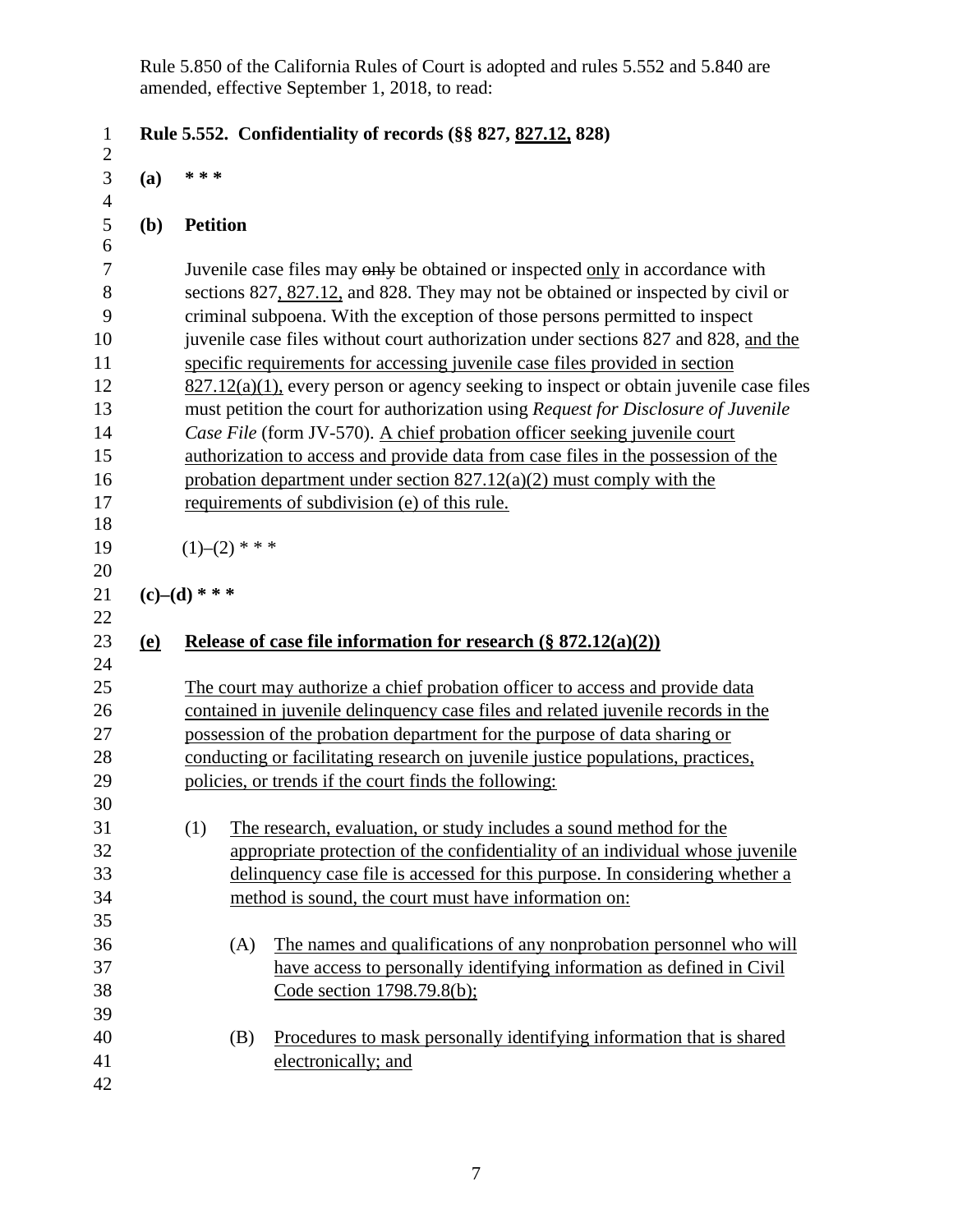| $\mathbf{1}$<br>$\mathbf{2}$ |              |                                                                                   | (C)<br>Data security protocols to ensure that access to the information is               |  |
|------------------------------|--------------|-----------------------------------------------------------------------------------|------------------------------------------------------------------------------------------|--|
| 3                            |              |                                                                                   | limited to those people authorized by the court.                                         |  |
| $\overline{4}$               |              | (2)                                                                               | No further release, dissemination, or publication of personally identifying              |  |
| 5                            |              |                                                                                   | information by the probation department or a program evaluator, researcher,              |  |
| 6                            |              |                                                                                   | or research organization that is retained by the probation department will take          |  |
| 7                            |              |                                                                                   | place for research or evaluation purposes.                                               |  |
| 8                            |              |                                                                                   |                                                                                          |  |
| 9                            |              | (3)                                                                               | If the information is being released for human subject research as defined in            |  |
| 10                           |              |                                                                                   | 45 Code of Federal Regulations part 46, the probation department has                     |  |
| 11                           |              |                                                                                   | provided notice and an opportunity to respond to the office of the public                |  |
| 12                           |              |                                                                                   | defender, and is prepared to enter into a formal agreement with the entity or            |  |
| 13                           |              |                                                                                   | entities conducting the research that specifies what may and may not be done             |  |
| 14                           |              |                                                                                   | with the information disclosed.                                                          |  |
| 15                           |              |                                                                                   |                                                                                          |  |
| 16                           |              | (4)                                                                               | The disclosure requirements of section 10850 are met if any dependency                   |  |
| 17                           |              |                                                                                   | information in a delinquency file may be disclosed.                                      |  |
| 18                           |              |                                                                                   |                                                                                          |  |
| 19                           |              | (5)                                                                               | A date for destruction of records containing personally identifying                      |  |
| 20                           |              |                                                                                   | information in the possession of nonprobation department personnel has been              |  |
| 21                           |              |                                                                                   | set to prevent inappropriate disclosure of the records.                                  |  |
| 22                           |              |                                                                                   |                                                                                          |  |
| 23                           | (ef)         |                                                                                   | Reports of law enforcement agencies (§ 828)                                              |  |
| 24                           |              |                                                                                   |                                                                                          |  |
| 25                           | (fg)         |                                                                                   | Other applicable statutes                                                                |  |
| 26                           |              |                                                                                   |                                                                                          |  |
| 27                           |              |                                                                                   |                                                                                          |  |
| 28                           |              |                                                                                   | Rule 5.840. Dismissal of petition and sealing of records $(\S 786)$                      |  |
| 29                           |              |                                                                                   |                                                                                          |  |
| 30                           | (a)          | * * *                                                                             |                                                                                          |  |
| 31                           |              |                                                                                   |                                                                                          |  |
| 32                           | ( <b>b</b> ) |                                                                                   | <b>Dismissal of petition</b>                                                             |  |
| 33                           |              |                                                                                   |                                                                                          |  |
| 34                           |              |                                                                                   | If the court finds that a minor subject to this rule has satisfactorily completed his or |  |
| 35                           |              | her informal or formal probation supervision, the court must order the petition   |                                                                                          |  |
| 36                           |              | dismissed. The court must not dismiss a petition if it was sustained based on the |                                                                                          |  |
| 37                           |              | commission of an offense listed in subdivision (b) of section 707 when the minor  |                                                                                          |  |
| 38                           |              |                                                                                   | was 14 or older unless the finding on that offense has been dismissed or was             |  |
| 39                           |              |                                                                                   | reduced to a misdemeanor or an offense not listed in subdivision (b) of section 707.     |  |
| 40                           |              |                                                                                   | The court may also dismiss prior petitions filed or sustained against the minor if       |  |
| 41                           |              |                                                                                   | they appear to the satisfaction of the court to meet the sealing and dismissal criteria  |  |
| 42                           |              |                                                                                   | in section 786. An unfulfilled order, condition, or restitution or an unpaid             |  |
| 43                           |              |                                                                                   | restitution fee must not be deemed to constitute unsatisfactory completion of            |  |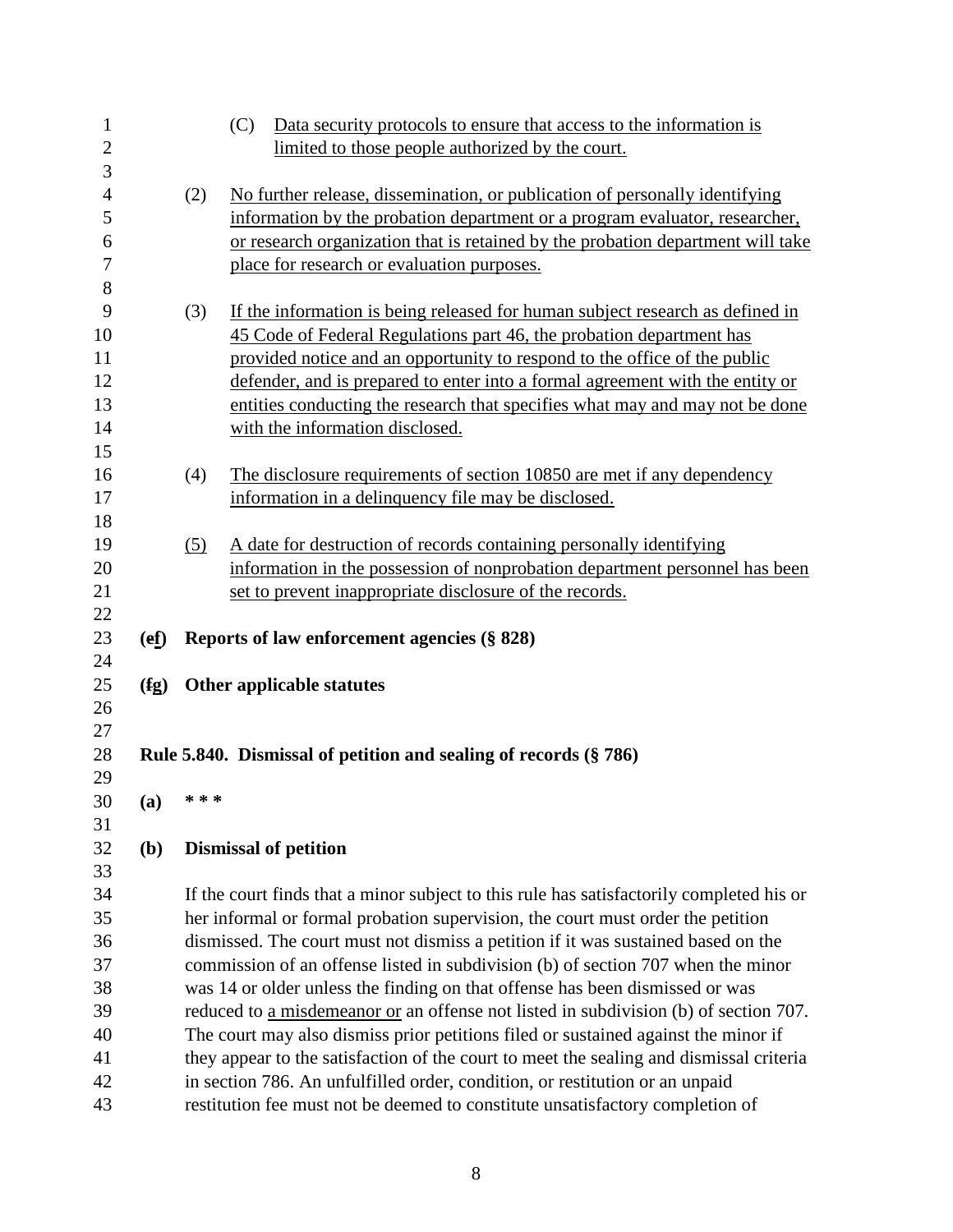probation supervision. The court may not extend the period of supervision or probation solely for the purpose of deferring or delaying eligibility for dismissal and sealing under section 786. **(c) Sealing of records** For any petition dismissed by the court under section 786, including any petition dismissed before the child is adjudicated a ward of the court, the court must also order sealed all records in the custody of the court, law enforcement agencies, the probation department, and the Department of Justice pertaining to those dismissed petition(s) using form JV-596*, Dismissal and Sealing of Records—Welfare and Institutions Code Section 786,* or a similar form. The court may also seal records pertaining to these cases in the custody of other public agencies upon a request by 14 an individual who is eligible to have records sealed under section 786, if the court determines that sealing the additional record(s) will promote the successful reentry and rehabilitation of the individual. The prosecuting attorney, probation officer, and court must have access to these records as specifically provided in section 786. Access to the records for research purposes must be provided as required in section 787. **(d)–(f) \* \* \* Rule 5.850 Sealing of records by probation in diversion cases (§ 786.5) (a) Applicability** This rule states the procedures to seal the records of persons who are subject to section 786.5. **(b) Sealing of records** Upon satisfactory completion of a program of diversion or supervision under a referral by the probation officer or the prosecutor in lieu of filing a petition to adjudge the person a ward of the juvenile court, including a program of informal supervision under section 654, the probation department must seal the arrest and other records in its custody relating to the arrest or referral and participation in the program. The probation department must also notify the public or private agency operating the diversion program to which the person has been referred to seal any records in its custody relating to the arrest or referral and participation in the program, and the operator of the program must do so promptly. 

**(c) Notice to participant**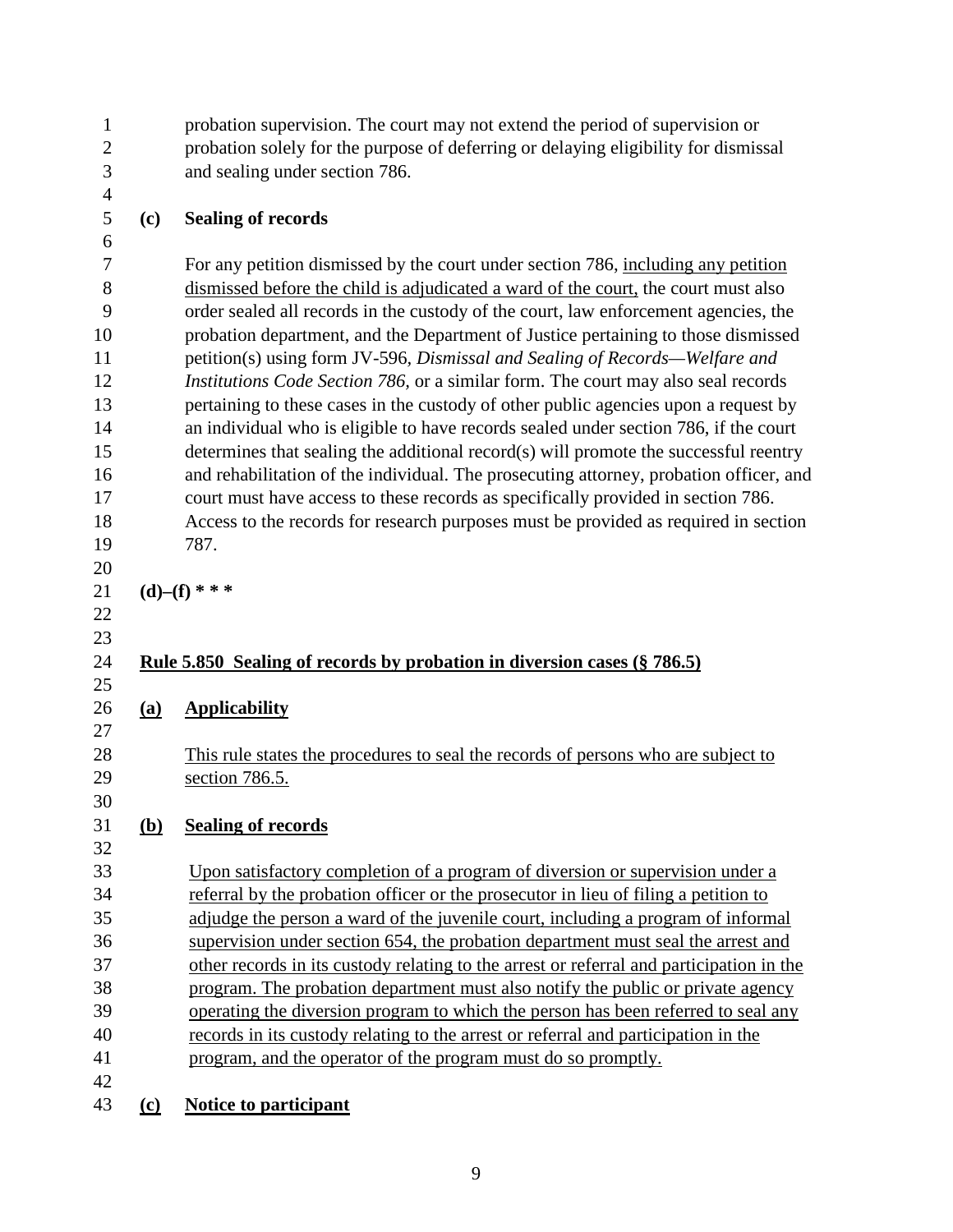| $\mathbf{1}$   |     |                                                                                          |
|----------------|-----|------------------------------------------------------------------------------------------|
| $\overline{2}$ |     | The probation department must notify the person in writing that his or her records       |
| 3              |     | have been sealed based on satisfactory completion of the program. If the record is       |
| 4              |     | not sealed, the probation department must notify the person in writing of the            |
| 5              |     | reason or reasons for not sealing the record and provide the person with a copy of       |
| 6              |     | the Petition to Review Denial of Diversion Program Sealing of Records (form              |
| 7              |     | JV-598) or similar local form to allow the person to seek court review of the            |
| 8              |     | probation department's determination. The notice to the participant concerning           |
| 9              |     | sealing and satisfactory completion must be provided within 60 days of completion        |
| 10             |     | of the program or 60 days from a determination that the program has not been             |
| 11             |     | completed by the person.                                                                 |
| 12             |     |                                                                                          |
| 13             | (d) | Review of unsatisfactory completion of program by the juvenile court                     |
| 14             |     |                                                                                          |
| 15             |     | A person who receives notice from the probation department that he or she has not        |
| 16             |     | satisfactorily completed the program and that his or her records have not been           |
| 17             |     | sealed may submit a request to that same probation department for the court to           |
| 18             |     | review that determination, and the probation department must file that petition with     |
| 19             |     | the court for a hearing to review whether he or she has met the satisfactory             |
| 20             |     | completion requirement and is eligible for record sealing by the probation               |
| 21             |     | department. This petition must be filed with the juvenile court in the county that       |
| 22             |     | issued the notice within 60 days of the petitioner's receiving the notice from the       |
| 23             |     | probation department and must include a copy of that notice. The clerk of the court      |
| 24             |     | must set the matter for hearing and notify the petitioner and the probation              |
| 25             |     | department of the date of the hearing. If the petitioner is not represented by counsel,  |
| 26             |     | the clerk must provide a copy of the petition to the probation department at the time    |
| 27             |     | notice of the hearing is provided. If the court finds after the hearing that the         |
| 28             |     | petitioner is eligible for sealing of the records under section 786.5, it must order the |
| 29             |     | probation department to promptly comply with the sealing and notice requirements         |
| 30             |     | of this rule.                                                                            |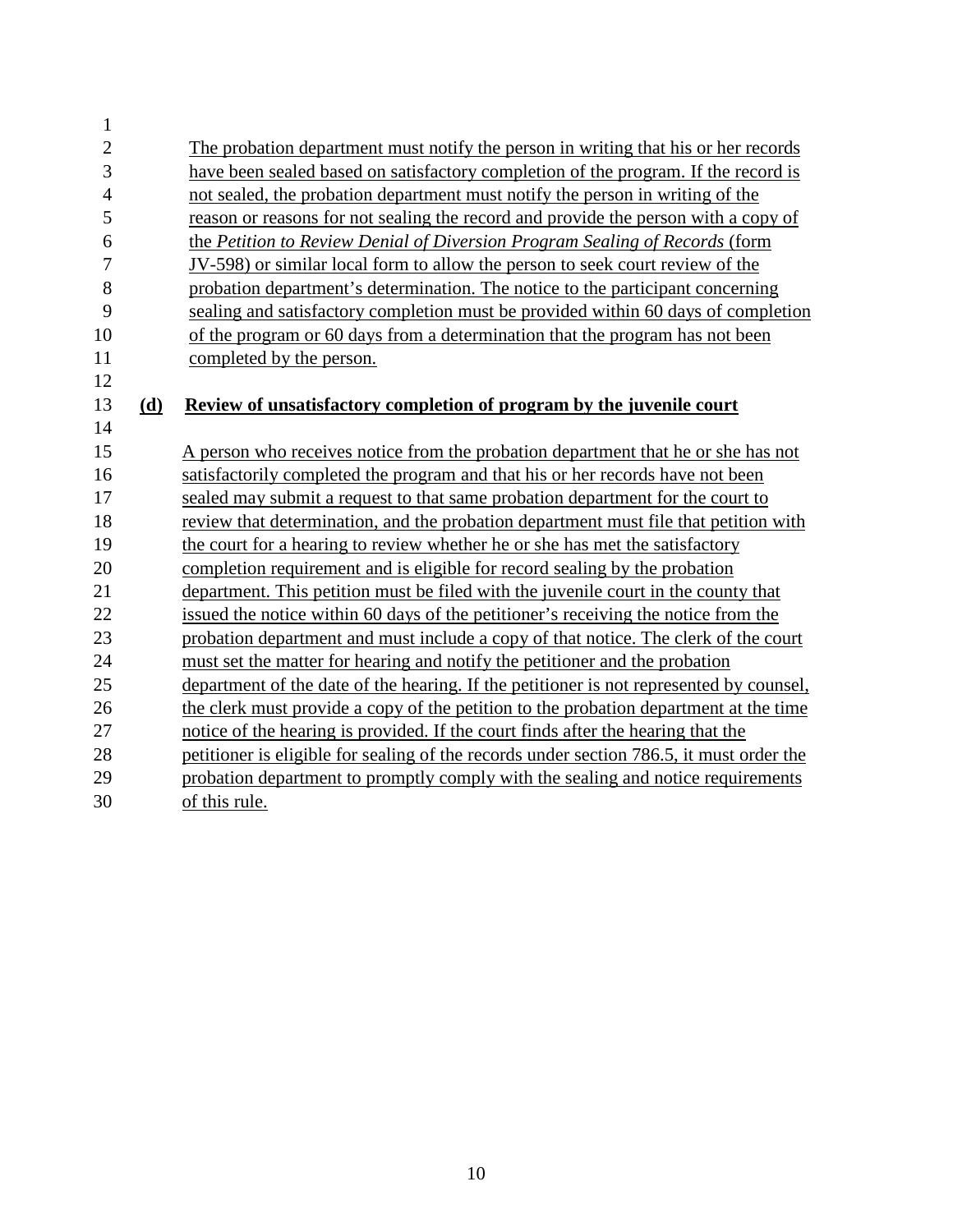#### **JV-590**

|                                                                                                                                                                                                                                                    |                                                                                                                                                                               |           | ,,,,,,                                                                                                                    |
|----------------------------------------------------------------------------------------------------------------------------------------------------------------------------------------------------------------------------------------------------|-------------------------------------------------------------------------------------------------------------------------------------------------------------------------------|-----------|---------------------------------------------------------------------------------------------------------------------------|
| ATTORNEY OR PARTY WITHOUT ATTORNEY:                                                                                                                                                                                                                | STATE BAR NO:                                                                                                                                                                 |           | FOR COURT USE ONLY                                                                                                        |
| NAME:                                                                                                                                                                                                                                              |                                                                                                                                                                               |           |                                                                                                                           |
| FIRM NAME:                                                                                                                                                                                                                                         |                                                                                                                                                                               |           |                                                                                                                           |
| <b>STREET ADDRESS:</b>                                                                                                                                                                                                                             |                                                                                                                                                                               |           |                                                                                                                           |
| CITY:                                                                                                                                                                                                                                              | STATE:                                                                                                                                                                        | ZIP CODE: |                                                                                                                           |
| TELEPHONE NO.:                                                                                                                                                                                                                                     | FAX NO.:                                                                                                                                                                      |           | <b>DRAFT</b>                                                                                                              |
| <b>E-MAIL ADDRESS:</b>                                                                                                                                                                                                                             |                                                                                                                                                                               |           |                                                                                                                           |
| ATTORNEY FOR (name):                                                                                                                                                                                                                               |                                                                                                                                                                               |           | <b>NOT APPROVED BY THE</b>                                                                                                |
| SUPERIOR COURT OF CALIFORNIA, COUNTY OF                                                                                                                                                                                                            |                                                                                                                                                                               |           | <b>JUDICIAL COUNCIL</b>                                                                                                   |
| <b>STREET ADDRESS:</b>                                                                                                                                                                                                                             |                                                                                                                                                                               |           |                                                                                                                           |
| <b>MAILING ADDRESS:</b><br>CITY AND ZIP CODE:                                                                                                                                                                                                      |                                                                                                                                                                               |           |                                                                                                                           |
| <b>BRANCH NAME:</b>                                                                                                                                                                                                                                |                                                                                                                                                                               |           |                                                                                                                           |
|                                                                                                                                                                                                                                                    |                                                                                                                                                                               |           |                                                                                                                           |
| <b>CASE NAME:</b>                                                                                                                                                                                                                                  |                                                                                                                                                                               |           |                                                                                                                           |
|                                                                                                                                                                                                                                                    |                                                                                                                                                                               |           |                                                                                                                           |
|                                                                                                                                                                                                                                                    | <b>ORDER TO SEAL JUVENILE RECORDS-</b>                                                                                                                                        |           | <b>CASE NUMBER:</b>                                                                                                       |
|                                                                                                                                                                                                                                                    | <b>WELFARE AND INSTITUTIONS CODE SECTION 781</b>                                                                                                                              |           |                                                                                                                           |
| 1. Name of the petitioner (specify aliases):                                                                                                                                                                                                       |                                                                                                                                                                               |           | Date of birth:                                                                                                            |
|                                                                                                                                                                                                                                                    |                                                                                                                                                                               |           |                                                                                                                           |
| 2. a. Date of hearing:                                                                                                                                                                                                                             |                                                                                                                                                                               | Dept.:    | Room:                                                                                                                     |
| b. Judicial officer (name):                                                                                                                                                                                                                        |                                                                                                                                                                               |           |                                                                                                                           |
| 3.                                                                                                                                                                                                                                                 | The court has read and considered the petition and the report of the probation officer.                                                                                       |           |                                                                                                                           |
| 4. The petition is                                                                                                                                                                                                                                 |                                                                                                                                                                               |           |                                                                                                                           |
| granted.<br>a.                                                                                                                                                                                                                                     |                                                                                                                                                                               | b.        | denied.                                                                                                                   |
| THE COURT ORDERS                                                                                                                                                                                                                                   |                                                                                                                                                                               |           |                                                                                                                           |
|                                                                                                                                                                                                                                                    |                                                                                                                                                                               |           |                                                                                                                           |
| See attachment (5) for additional names.<br>The destruction of all sealed records according to Welfare and Institutions Code section 781(d).<br>b.<br>Or court records must be retained pursuant to<br>Date court records must be destroyed:<br>c. |                                                                                                                                                                               |           |                                                                                                                           |
| section 781(d).                                                                                                                                                                                                                                    |                                                                                                                                                                               |           |                                                                                                                           |
| d. Date all other records must be destroyed:                                                                                                                                                                                                       |                                                                                                                                                                               |           |                                                                                                                           |
| 6.<br>Petitioner is relieved from the registration requirements under Penal Code section 290, and the registration information in the<br>custody of the Department of Justice and other agencies and officials listed above shall be destroyed.    |                                                                                                                                                                               |           |                                                                                                                           |
|                                                                                                                                                                                                                                                    | 7. The clerk will send a certified copy of this order to the clerk in each county in which a record is ordered sealed and a copy to each<br>agency and official listed above. |           |                                                                                                                           |
|                                                                                                                                                                                                                                                    |                                                                                                                                                                               |           |                                                                                                                           |
| Date:                                                                                                                                                                                                                                              |                                                                                                                                                                               |           | JUDICIAL OFFICER OF THE SUPERIOR COURT                                                                                    |
|                                                                                                                                                                                                                                                    |                                                                                                                                                                               |           |                                                                                                                           |
| <b>CLERK'S CERTIFICATE</b><br>[SEAL]                                                                                                                                                                                                               |                                                                                                                                                                               |           |                                                                                                                           |
| I certify that the foregoing is a true and correct copy of the original on file in my office.                                                                                                                                                      |                                                                                                                                                                               |           |                                                                                                                           |
|                                                                                                                                                                                                                                                    | Date:                                                                                                                                                                         | Clerk, by | , Deputy                                                                                                                  |
|                                                                                                                                                                                                                                                    |                                                                                                                                                                               |           |                                                                                                                           |
|                                                                                                                                                                                                                                                    |                                                                                                                                                                               |           | Page 1 of 1                                                                                                               |
| Form Approved for Optional Use<br>Judicial Council of California<br>JV-590 [Rev. September 1, 2018]                                                                                                                                                | <b>ORDER TO SEAL JUVENILE RECORDS-</b><br><b>WELFARE AND INSTITUTIONS CODE SECTION 781</b>                                                                                    |           | Penal Code, § 290;<br>Welfare and Institutions Code, §781<br>Cal. Rules of Court, rules 5.504, 5.830<br>www.courts.ca.gov |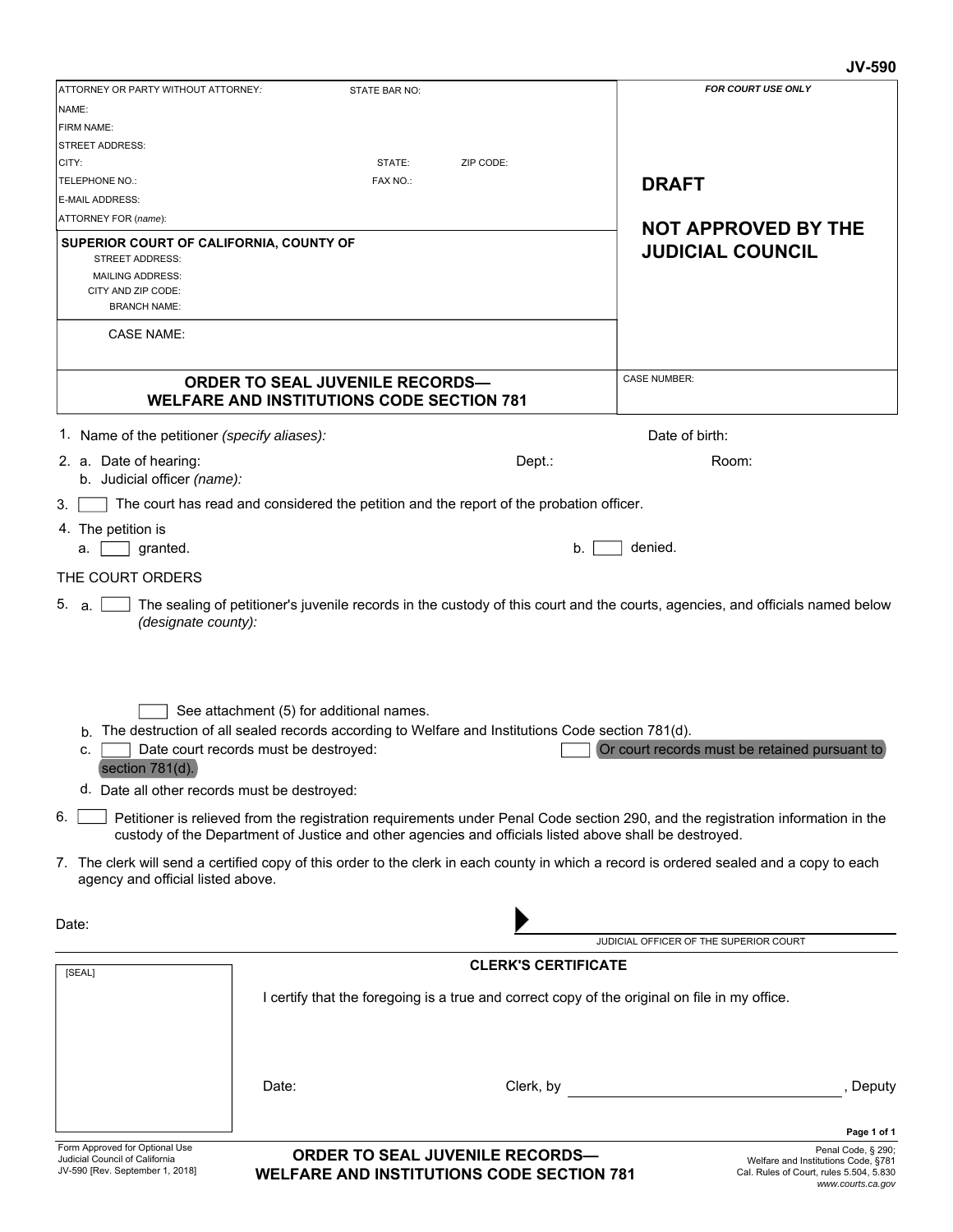# **JV-595-INFO How to Ask the Court to Seal Your Records**

If you were arrested or subject to a court proceeding or had contact with the juvenile justice system when you were under 18, there may be records kept by courts, police, schools, or other public agencies about what you did. If you make those records **private** (sealed), it could be easier for you to:

- Find a job.
- Get a driver's license.
- Get a loan.
- Rent an apartment.
- Go to college.

## **If the court sealed your records when probation was terminated, you do not need to ask for them to be sealed.**

There are now two ways that records may be sealed in California. As of January 1, 2015, courts or probation departments are required to seal records in certain cases when the court or probation department finds that probation (formal, informal, or diversion) is satisfactorily completed or if your case was otherwise dismissed after the petition was filed. If the court or probation sealed all of your records at the end of your case, you should have received a copy of the sealing order, and you do not need to ask the court to seal the records in that sealing order.

For more information about when the court seals your records at termination of probation, see form **JV-596- INFO.** 

If you have more than one juvenile case or contact and/or are unsure if your records were sealed by the court, ask your attorney or probation officer or the juvenile court clerk in the county where you had a case or contact.

## **Who qualifies to ask the court to seal their juvenile records?**

If the court has not already sealed your records, you can ask the court to make that order. You qualify if:

- You are at least **18** or it has been at least five years since your case was closed; and
- You have been rehabilitated to the satisfaction of the court.

# **What if you owe restitution or fines?**

The court may seal your records even if you have not paid your full restitution order to the victim.

The court will not consider outstanding fines and court ordered fees when deciding whether to seal your records, but you are still required to pay the restitution, fines, and fees, and your records can be looked at to enforce those orders.

#### **When do you** *not* **qualify to seal your records?**

- If you were convicted as an adult of an offense involving moral turpitude, such as:
	- A sex or serious drug crime;
	- Murder or other violent crime; or
	- Forgery, welfare fraud, or other crime of dishonesty.
- If, when you were 14 or older, the court found that you committed a sex offense listed in Welfare and Institutions Code section 707(b) for which you must register under Penal Code section 290.008 because you were paroled from the Department of Juvenile facilities.

If you are unsure if you are eligible, ask your attorney.

# **Who can see your sealed records?**

- DMV can see your vehicle and traffic records and share them with insurance companies.
- The court may see your records if you are a witness or involved in a defamation case.
- If you apply for benefits as a nonminor dependent, the court may see your records.
- A prosecuting attorney may see your records that were sealed for an offense listed under section 707(b) in a later proceeding for the reasons listed in Welfare and Institutions Code section 781(d).
- If your sealed record was for a 707(b) offense when you were 14 or older, the prosecutor, probation, and the court may unseal your records if you are charged with a subsequent felony.
- You can request the court to unseal your records if you want to have access to them or allow someone else to inspect them.

# **Can employers see your records if they are not sealed?**

Juvenile records are not allowed to be disclosed to most employers, and employers are not allowed to ask about or consider your juvenile history in most cases. There are exceptions to this rule if you are applying to be a peace officer or to work in health settings. Also, federal employers may still have access to your juvenile history. You should seek legal advice if you have questions of what an employer can ask of you.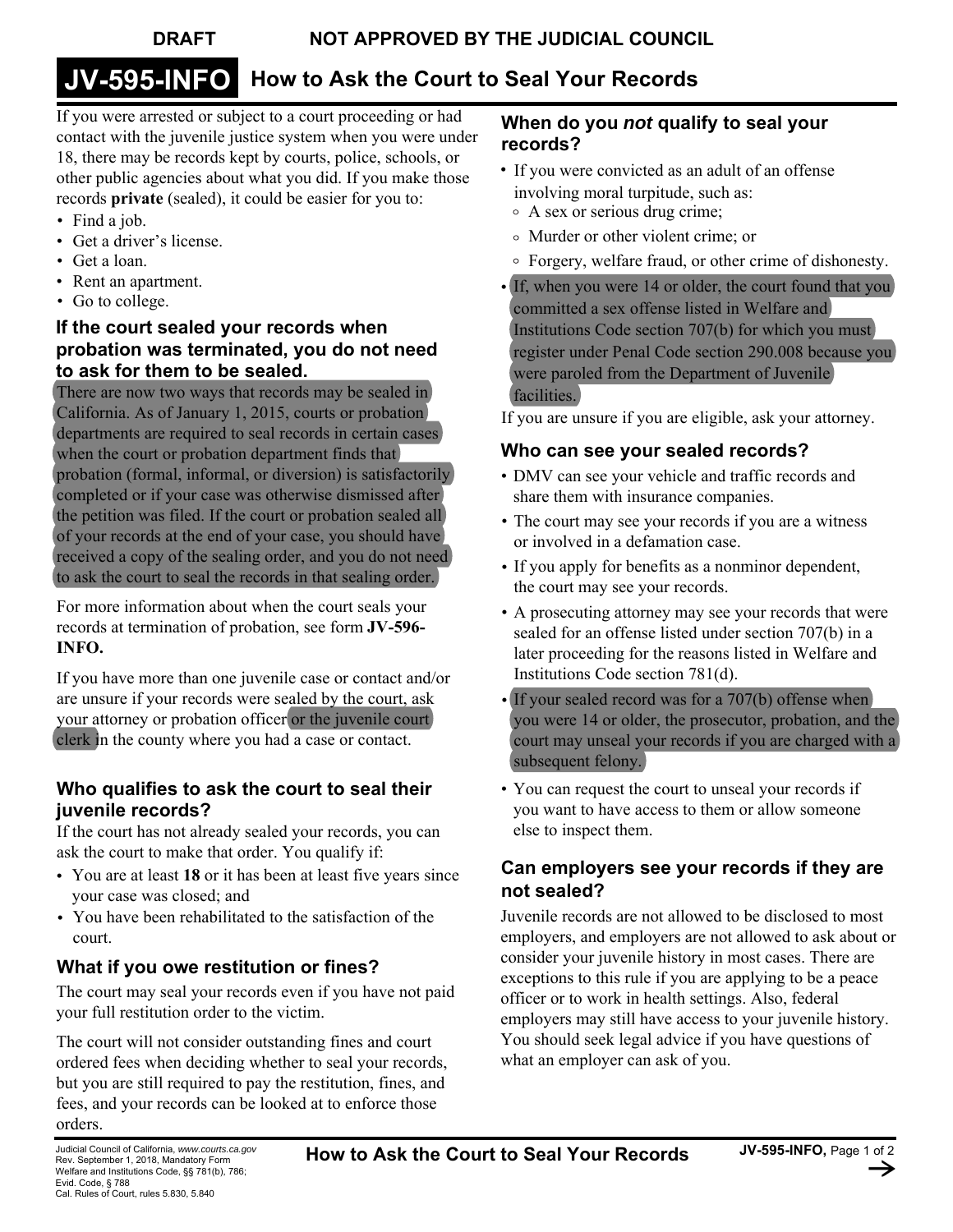#### **How do you ask to have your records sealed?**

- You must fill out a court form. Form JV-595, **1***Request to Seal Juvenile Records,* at *www.courts.ca.gov/forms.htm,* can be used, or your court may have a local form.
- When you file your petition, the probation **2** department will compile a list of every law enforcement agency, entity, or person the probation department knows has a record of your case, as well as a list of any prior contacts with law enforcement or probation, and attach it to your petition.
- **3**) If you think there are agencies that might have records on you that were never sent to probation, you need to include them, or the court will not know to seal them.

If you are not sure what contacts you might have had with law enforcement, you can get your criminal history record from the Department of Justice. See *http://oag.ca.gov/fingerprints/security* for more information.

- Take your completed form to the probation **4** department where you were on probation. (If you were not on probation, take your form to any county probation office where you have a juvenile record.) Note: A small number of counties require you to take your form to the court. More information on each county's specific requirements is available at *www.courts.ca.gov/28120.htm.*
- **5**) If you are currently 26 years of age or older, you may have to pay a fee. If you cannot afford the fee, ask the probation department or the court about a fee waiver.
- Probation will review your form and submit it to the **6** court within 90 days, or 180 days if you have records in two or more counties.
- **7**) The court will review your application. The court may decide right away to seal your juvenile records. Or the court may order a hearing. If there is a hearing, you will receive a notice in the mail with the date and time of the hearing. If the notice says your hearing is "unopposed" (meaning there is no disagreement with your request), you may choose not to go.
- **8**) If you qualify to have your juvenile records sealed, the court will make an order to seal the eligible records listed on your application. *Important!* **The court can seal only records it knows about. Make sure you list** *all* **records from**  *all* **counties where you have any records. The court will tell you if it does not seal records from another court that were listed on your petition, and you will need to file a petition in that county to seal those records.**
- **9**) If the court grants your request, it will order each agency, entity, or person on your list to seal your records. The court will also order the records destroyed by a certain date. If the sealed records are for a 707(b) offense when you were 14 or older, the court will not destroy those records.
- The court will provide you with a copy of its order. **10** Be sure to keep it in a safe place.

## **What about sex offender registration? (Penal Code, § 290)**

If the court seals a record that required you to register as a sex offender, the order will say you do **not** have to continue to register.

### **If your records are sealed, do you have to report the offenses in the sealed records on job, school, or other applications?**

**No.** Once your records are sealed, the law treats those offenses as if they did not occur and you do not need to report them. **However**, the military and some federal agencies may not recognize sealing of records and may be aware of your juvenile justice history, even if your records are sealed. If you are seeking to enlist in the military or apply for a job requiring you to provide information about your juvenile records, seek legal advice about this issue.

## **Questions?**

If you are not sure if you qualify to seal your records or if you have other questions, talk to a lawyer. The court is not allowed to give you legal advice. More information about sealing your records can be found at *www.courts.ca.gov/28120.htm.*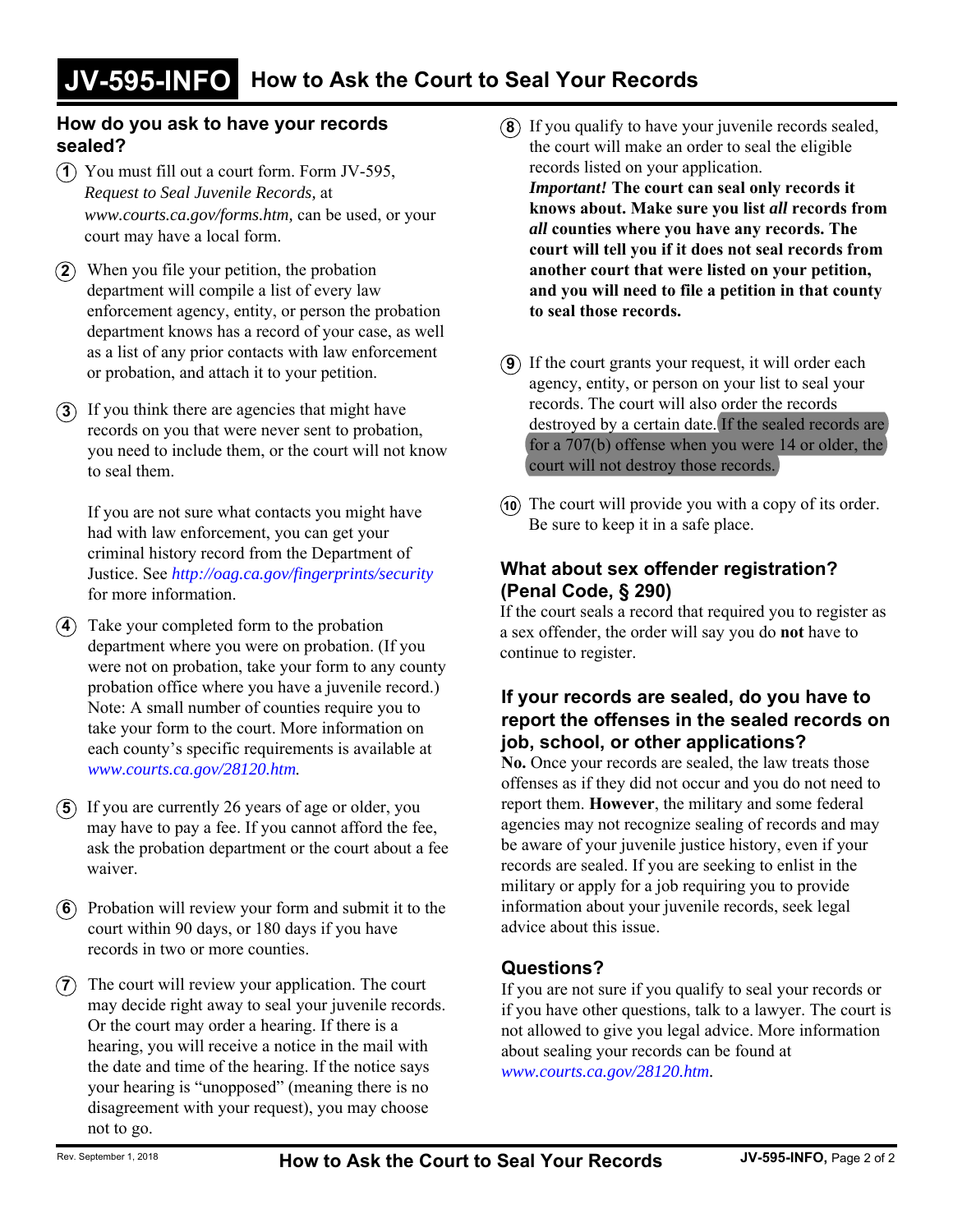|                                                                           |                                                                                                                                                                     | <b>JV-596</b>                                                                                                                                                                                                                                              |  |  |
|---------------------------------------------------------------------------|---------------------------------------------------------------------------------------------------------------------------------------------------------------------|------------------------------------------------------------------------------------------------------------------------------------------------------------------------------------------------------------------------------------------------------------|--|--|
| ATTORNEY OR PARTY WITHOUT ATTORNEY:                                       | STATE BAR NO:                                                                                                                                                       | <b>FOR COURT USE ONLY</b>                                                                                                                                                                                                                                  |  |  |
| NAME:                                                                     |                                                                                                                                                                     |                                                                                                                                                                                                                                                            |  |  |
| FIRM NAME:                                                                |                                                                                                                                                                     |                                                                                                                                                                                                                                                            |  |  |
| <b>STREET ADDRESS:</b>                                                    |                                                                                                                                                                     |                                                                                                                                                                                                                                                            |  |  |
| CITY:                                                                     | STATE:<br>ZIP CODE:                                                                                                                                                 |                                                                                                                                                                                                                                                            |  |  |
| TELEPHONE NO.:                                                            | FAX NO.:                                                                                                                                                            | <b>DRAFT</b>                                                                                                                                                                                                                                               |  |  |
| E-MAIL ADDRESS:                                                           |                                                                                                                                                                     |                                                                                                                                                                                                                                                            |  |  |
| ATTORNEY FOR (name):                                                      |                                                                                                                                                                     |                                                                                                                                                                                                                                                            |  |  |
| SUPERIOR COURT OF CALIFORNIA, COUNTY OF                                   |                                                                                                                                                                     | <b>NOT APPROVED BY THE</b>                                                                                                                                                                                                                                 |  |  |
| <b>STREET ADDRESS:</b>                                                    |                                                                                                                                                                     | <b>JUDICIAL COUNCIL</b>                                                                                                                                                                                                                                    |  |  |
| <b>MAILING ADDRESS:</b>                                                   |                                                                                                                                                                     |                                                                                                                                                                                                                                                            |  |  |
| CITY AND ZIP CODE:                                                        |                                                                                                                                                                     |                                                                                                                                                                                                                                                            |  |  |
| <b>BRANCH NAME:</b><br><b>CASE NAME:</b>                                  |                                                                                                                                                                     |                                                                                                                                                                                                                                                            |  |  |
|                                                                           |                                                                                                                                                                     |                                                                                                                                                                                                                                                            |  |  |
|                                                                           | <b>DISMISSAL AND SEALING OF RECORDS-</b><br><b>WELFARE AND INSTITUTIONS CODE SECTION 786</b>                                                                        | <b>CASE NUMBER:</b>                                                                                                                                                                                                                                        |  |  |
| 1. Name of subject child:                                                 |                                                                                                                                                                     | Date of birth:                                                                                                                                                                                                                                             |  |  |
| 2. a. Date of hearing:                                                    | Dept.:                                                                                                                                                              | Room:                                                                                                                                                                                                                                                      |  |  |
| b. Judicial officer (name):                                               |                                                                                                                                                                     |                                                                                                                                                                                                                                                            |  |  |
|                                                                           |                                                                                                                                                                     | 3. The court has read and considered the report of the probation officer and any other evidence presented or information provided.                                                                                                                         |  |  |
|                                                                           |                                                                                                                                                                     |                                                                                                                                                                                                                                                            |  |  |
| THE COURT MAKES THE FOLLOWING FINDINGS AND ORDERS:                        |                                                                                                                                                                     |                                                                                                                                                                                                                                                            |  |  |
| 4.<br>or                                                                  | the petition was dismissed before wardship.                                                                                                                         | The child has satisfactorily completed a program of informal supervision, probation under section 725, or a term of probation,                                                                                                                             |  |  |
| 5. The petition(s) filed on (date(s)):                                    |                                                                                                                                                                     | is/are dismissed.                                                                                                                                                                                                                                          |  |  |
| 6. The child's juvenile records related to the arrest(s) on $(date(s))$ : |                                                                                                                                                                     |                                                                                                                                                                                                                                                            |  |  |
|                                                                           |                                                                                                                                                                     |                                                                                                                                                                                                                                                            |  |  |
|                                                                           | regarding an alleged violation of (specify offense(s)):<br>in the custody of this court and of the courts, agencies, and officials listed below are ordered sealed: |                                                                                                                                                                                                                                                            |  |  |
|                                                                           |                                                                                                                                                                     |                                                                                                                                                                                                                                                            |  |  |
| Probation Dept. (specify county):                                         |                                                                                                                                                                     |                                                                                                                                                                                                                                                            |  |  |
| California Dept. of Justice                                               |                                                                                                                                                                     |                                                                                                                                                                                                                                                            |  |  |
| Law enforcement agency (specify all):                                     |                                                                                                                                                                     |                                                                                                                                                                                                                                                            |  |  |
| Law enforcement case number(s):                                           |                                                                                                                                                                     |                                                                                                                                                                                                                                                            |  |  |
| 7.<br>6 sealed:                                                           |                                                                                                                                                                     | The court finds that sealing the following additional public agency records will promote the successful reentry and<br>rehabilitation of the subject child and orders the records in their custody relating to petitions and arrests listed in items 5 and |  |  |
| District Attorney (specify county):                                       |                                                                                                                                                                     |                                                                                                                                                                                                                                                            |  |  |
| School:                                                                   |                                                                                                                                                                     |                                                                                                                                                                                                                                                            |  |  |
| Department of Motor Vehicles:                                             |                                                                                                                                                                     |                                                                                                                                                                                                                                                            |  |  |
| Other (specify):                                                          |                                                                                                                                                                     |                                                                                                                                                                                                                                                            |  |  |
| Attachment. Number of pages attached:                                     |                                                                                                                                                                     |                                                                                                                                                                                                                                                            |  |  |
|                                                                           |                                                                                                                                                                     |                                                                                                                                                                                                                                                            |  |  |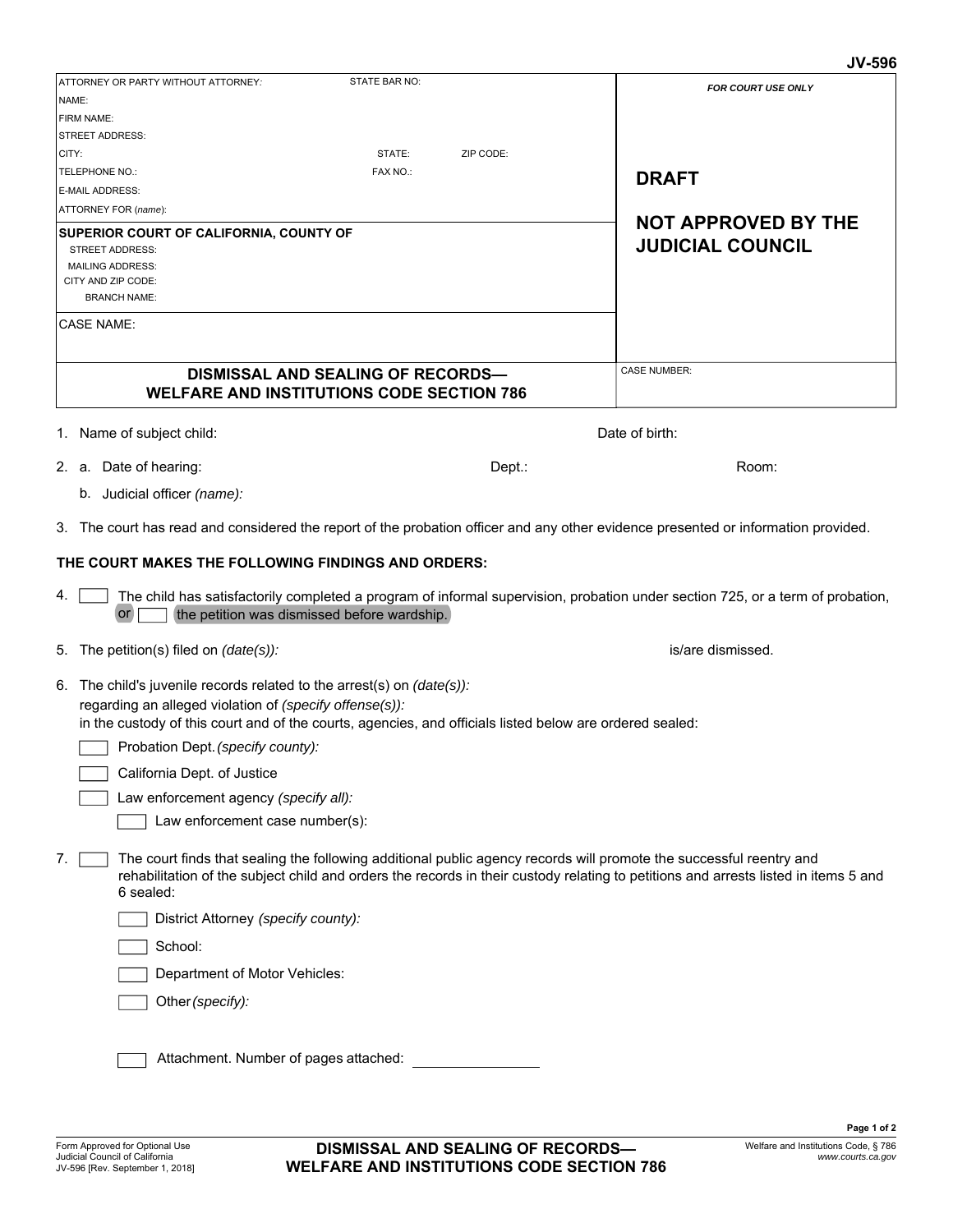| NAME.<br>CHII.<br>ັ | 'MBER:<br>-<br>^<br>NI. |
|---------------------|-------------------------|
|                     |                         |

- All records pertaining to the dismissed petition are to be destroyed on the dates stated in this item, and the arrest is deemed never 8. to have occurred except that the prosecuting attorney, probation officer, child welfare agency, and court may access these records for the specific purposes stated in Welfare and Institutions Code section 786.
	- a. Date court records must be destroyed:
	- b. Date all other records must be destroyed:

9. The clerk shall send a certified copy of this order to the clerk in each county in which a record is ordered sealed and one copy each to the child, the child's attorney, and the agencies and officials listed in items 6 and 7.

Date:



I certify that the foregoing is a true and correct copy of the original on file in my office.

Date: Clerk, by , Deputy

JUDICIAL OFFICER OF THE SUPERIOR COURT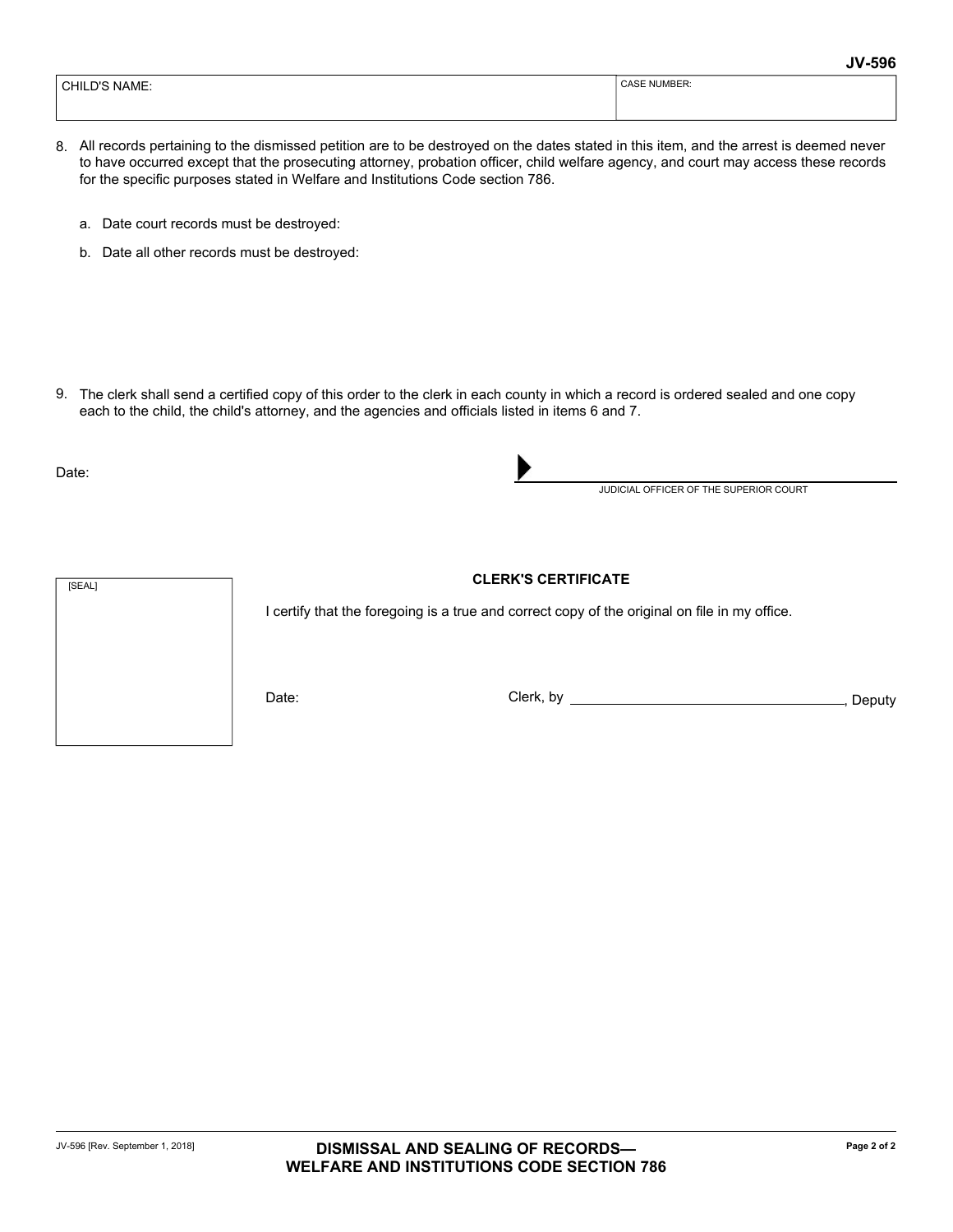# **JV-596-INFO Sealing of Records for Satisfactory Completion of Probation**

### **In many cases, the court or probation department will seal your juvenile records if you satisfactorily complete probation (formal or informal supervision or a diversion program).**

If your case is terminated by the juvenile court after January 1, 2015, because you satisfactorily completed your probation (formal, informal, or diversion), or if your case was otherwise dismissed after the petition was filed, in many cases, the court or probation will have dismissed the petition(s) and sealed your records. If the court or probation sealed your records for this reason, you should have received a copy of the sealing order with this form.

If the court or probation finds you have not satisfactorily completed your probation, it will not dismiss your case and will not seal your records at termination. If you want to have your records sealed in this situation, you will need to ask the court to seal your records at a later date (**see form JV-595-INFO** for information about asking the court to seal your records).

The court will not seal your records at the end of your case if you were found to have committed an offense listed in Welfare and Institutions Code section 707(b) (a violent offenses such as murder, rape, or kidnapping, and also some offense involving drugs or weapons) when you were 14 or older and it was not dismissed or reduced to a misdemeanor or a lesser offense not listed in 707(b), but except for certain sex offenses, you can ask the court to seal your records at age 18 (or age 21 if you were committed to the Division of Juvenile Facilities).

#### **How will the court decide if probation is satisfactorily completed?**

If you have done what you were ordered to do while on probation and have not been found to have committed any further crimes (felonies or any misdemeanors for crimes involving moral turpitude, such as a sex crime or a crime involving dishonesty), the court will find that your probation was satisfactorily completed even if you still owe restitution, court ordered fees, and fines, **BUT...**

# **Restitution and court fines and fees must still be paid.**

Even if your records are sealed, you must still pay your restitution and court-ordered fees and fines. Your sealed records can be looked at to enforce those orders.

# **Which records will be sealed?**

The court will order your court, probation, Department of Justice, and law enforcement agency records sealed for the case the court is closing and earlier cases, if the court determines you are eligible. If you or your attorney ask the court, it can also seal records of other agencies (such as the District Attorney's office) if it finds that doing so would help you to be rehabilitated.

If you have more than one juvenile case and are unsure which records were sealed, ask your attorney or probation officer.

## **Who can see your sealed records?**

- If your records were sealed by the court at termination, the prosecutor and others can look at your record to determine if you are eligible to participate in a deferred entry of judgment or informal supervision program.
- If you apply for benefits as a nonminor dependent, the court may see your records.
- If a new petition is filed against you for a felony offense, probation can look at what programs you were in but cannot use that information to keep you in juvenile hall or to punish you.
- If the juvenile court finds you have committed a felony, your sealed records can be viewed to decide what disposition (sentence) the court should order.
- If you are arrested for a new offense and the prosecuting attorney asks the court to transfer you to adult court, your record can be reviewed to decide if transfer is appropriate.
- If you are in foster care, child welfare can look at your records to determine where you should live and what services you need.
- If your case was dismissed before you became a ward, the prosecutor can look at your records for six months after the dismissal in order to refile the dismissed petition based on new information or evidence.
- If you want to see your records or allow someone else to see them, you can ask the court to unseal them.

NOTE: Even if someone looks at your records in one of these situations, your records will stay sealed and you do not need to ask the court to seal them again.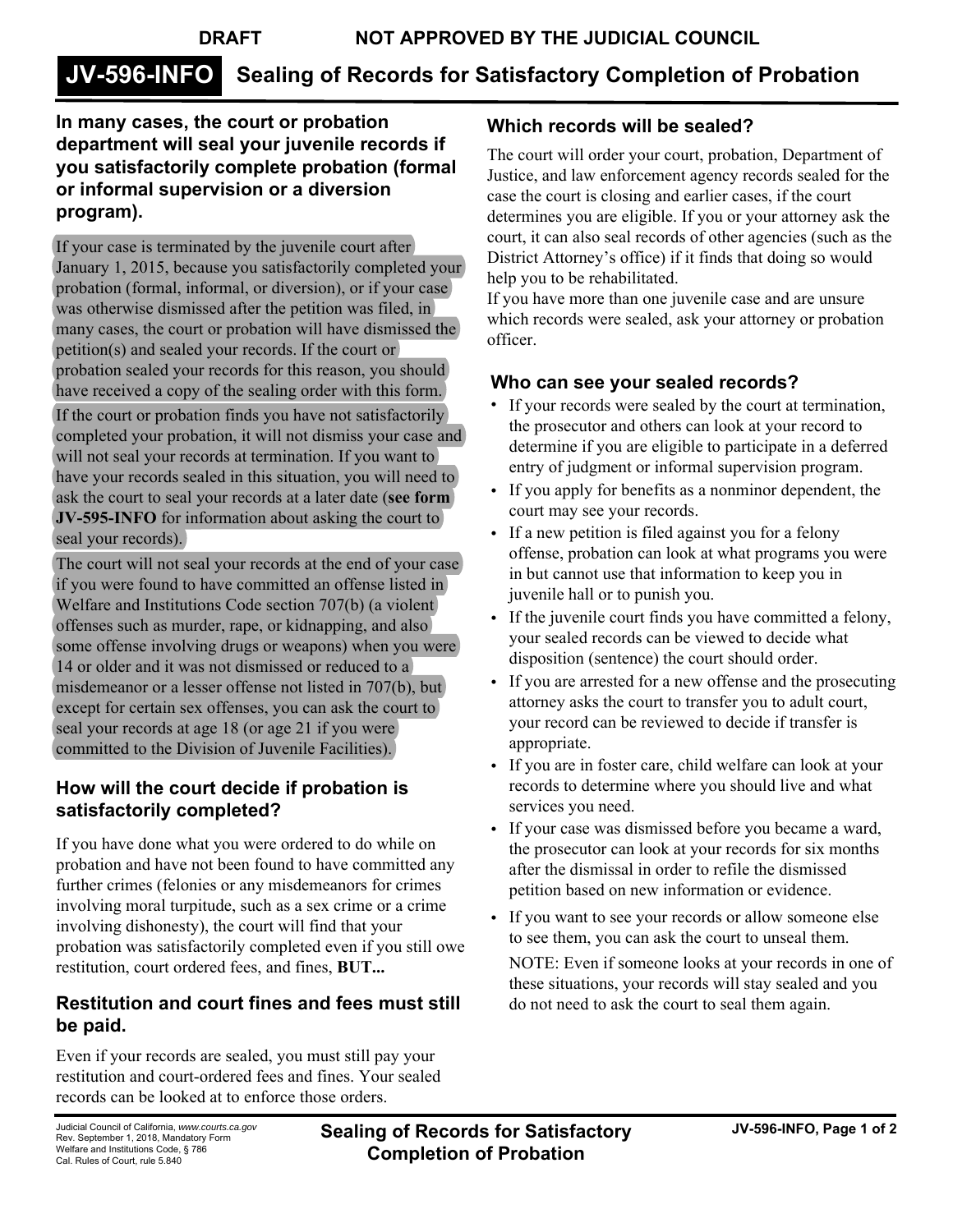#### **Do you have to report the offenses in the sealed records on job, school, or other applications?**

**No.** Once your records are sealed, the law treats those offenses as if they did not occur and you do not need to report them. **However,** the military and some federal agencies may not recognize sealing of records and may be aware of your juvenile justice history, even if your records are sealed. If you want to enlist in the military or apply for a job that asks you to provide information about your juvenile records, seek legal advice about this issue.

#### **Can employers see your records if they are not sealed?**

Juvenile records are not allowed to be disclosed to most employers, and employers are not allowed to ask about or consider your juvenile history in most cases. There are exceptions to this rule if you are applying to be a peace officer or to work in health settings. Also, federal employers may still have access to your juvenile history. You should seek legal advice if you have questions of what an employer can ask of you.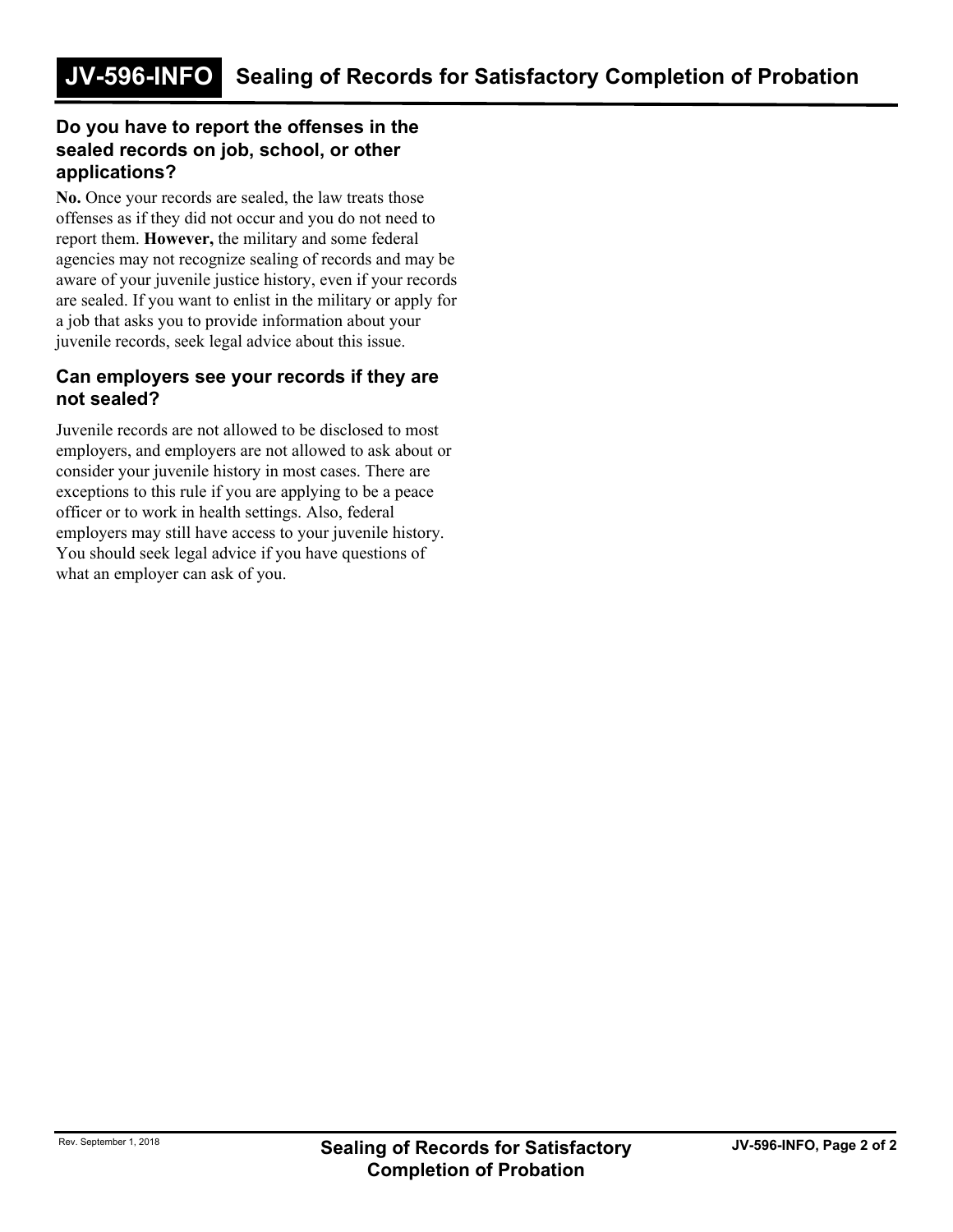#### **DIVERSION PROGRAM, PROBATION DEPARTMENT NOTICE ON SEALING OF RECORDS—WELFARE AND INSTITUTIONS CODE SECTION 786.5**

CHILD'S NAME: **BY THE JUDICIAL COUNCIL**

1. Name of subject child: Date of birth:

2. a. Date of completion of diversion program:

or date of noncompletion of diversion program:

Probation Dept., County of:

**DRAFT NOT APPROVED** 

Probation officer *(name):*  $b. \square$ 

#### 3. **RECORDS ARE SEALED**

The subject child has successfully completed a program of diversion or supervision after referral by the probation officer or prosecutor in lieu of the filing of a petition to adjudge the child a ward of the juvenile court. All records relating to the arrest or referral and participation in the program for an alleged violation of (specify offense(s)):

in the department's custody have been sealed, and the arrest is deemed never to have occurred except that a probation department responsible for the supervision of a person may access this record for the purpose of complying with section 654.3(e).

The probation department hereby notifies the following public or private agencies operating the diversion program to which the child was referred that it must promptly seal any records relating to the juvenile's arrest or referral or participation in the program in its custody:

*(Specify agency): (Specify agency):* 

#### 4. **PROGRAM COMPLETION IS UNSATISFACTORY RECORDS ARE NOT SEALED**

The probation department has determined that the sealing is inappropriate because the program was not satisfactorily completed for the reasons stated below and has therefore not sealed the child's records. A copy of form JV-598, *Petition to Review Denial of Diversion Program Sealing of Records,* has been provided to the child to allow the child to seek juvenile court review of this determination.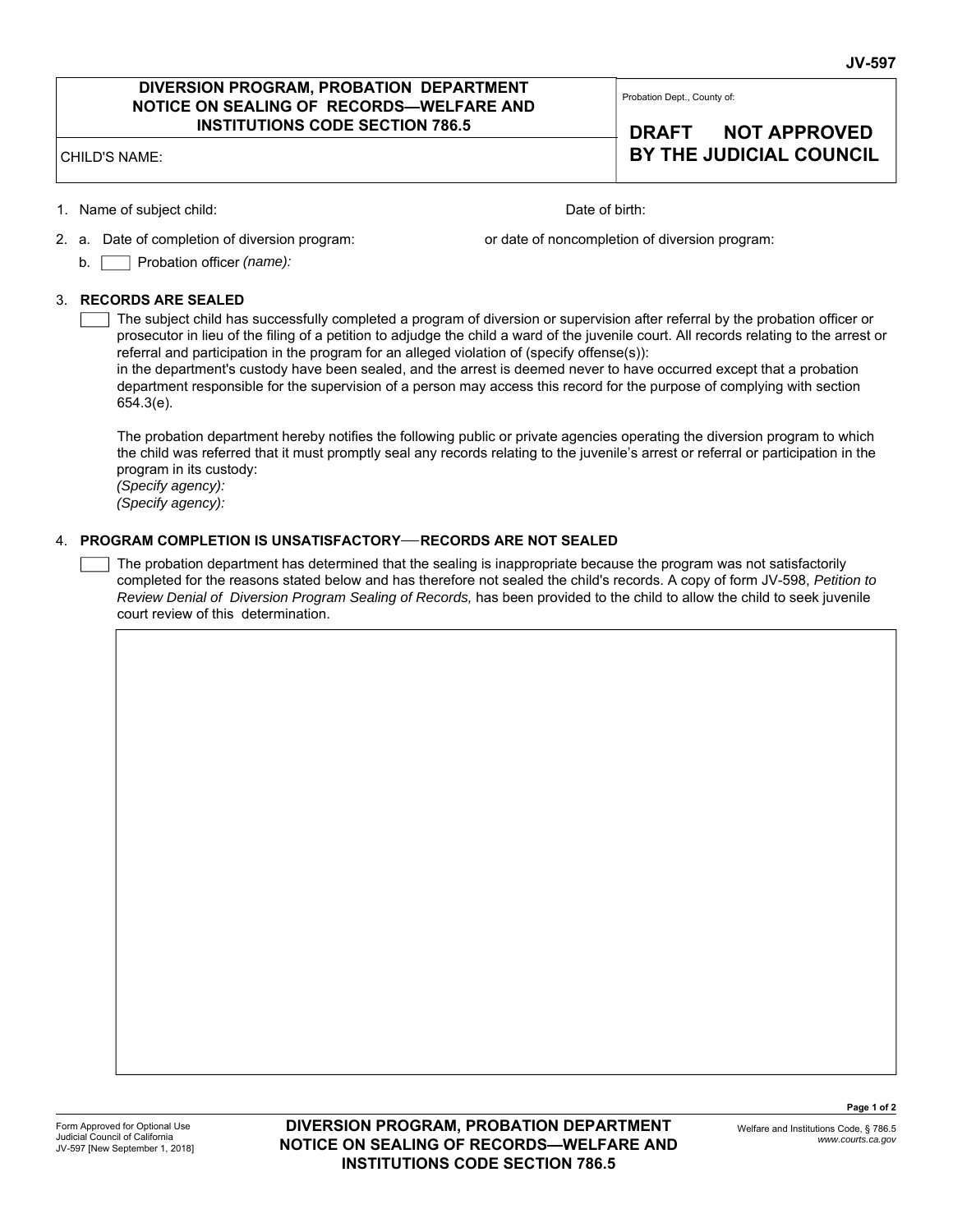|               | ----                        |
|---------------|-----------------------------|
| CHILD'S NAME: | Probation Dept., County of: |
|               |                             |

5. The probation department shall send a copy of this order to the child, the child's attorney, and the agencies and officials listed in item 3.

Date:

PROBATION OFFICER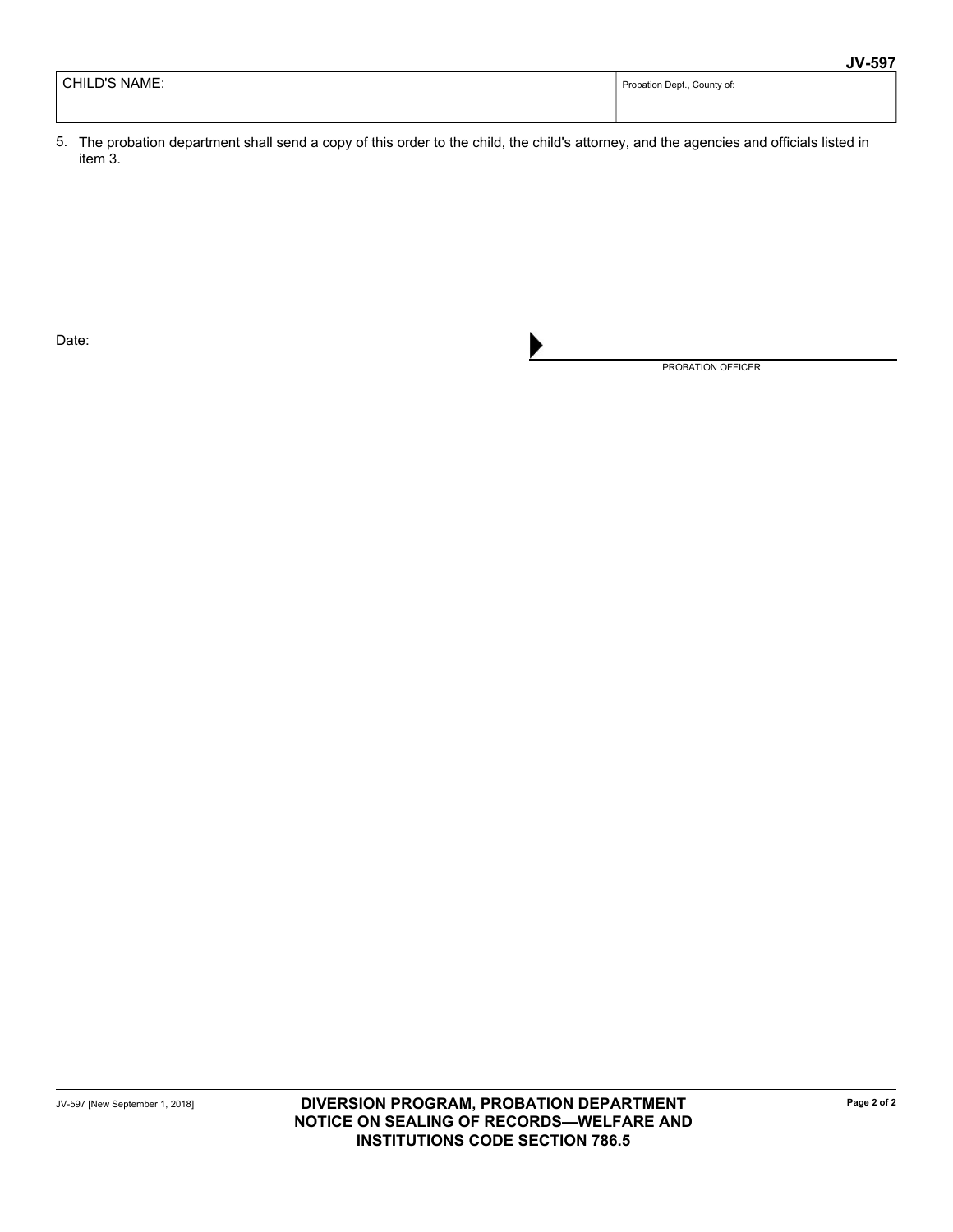| ATTORNEY OR PARTY WITHOUT ATTORNEY<br><b>STATE BAR NUMBER:</b><br><b>FOR COURT USE ONLY</b><br>NAME:<br>FIRM NAME: |  |
|--------------------------------------------------------------------------------------------------------------------|--|
|                                                                                                                    |  |
|                                                                                                                    |  |
|                                                                                                                    |  |
| <b>STREET ADDRESS:</b>                                                                                             |  |
| CITY:<br>STATE:<br>ZIP CODE:                                                                                       |  |
| <b>DRAFT</b><br>FAX NO.:<br><b>TELEPHONE NO.:</b>                                                                  |  |
| <b>E-MAIL ADDRESS:</b>                                                                                             |  |
| ATTORNEY FOR (name):<br><b>NOT APPROVED BY THE</b>                                                                 |  |
| SUPERIOR COURT OF CALIFORNIA, COUNTY OF                                                                            |  |
| <b>JUDICIAL COUNCIL</b><br><b>STREET ADDRESS:</b>                                                                  |  |
| <b>MAILING ADDRESS:</b>                                                                                            |  |
| CITY AND ZIP CODE:                                                                                                 |  |
| <b>BRANCH NAME:</b>                                                                                                |  |
| <b>CHILD'S NAME</b>                                                                                                |  |
| <b>CASE NUMBER:</b>                                                                                                |  |
|                                                                                                                    |  |
|                                                                                                                    |  |
| PETITION TO REVIEW DENIAL OF DIVERSION PROGRAM SEALING OF RECORDS<br>Date:                                         |  |
| Time:                                                                                                              |  |
| Department:                                                                                                        |  |

#### **INSTRUCTIONS**

- Use this form if you received a notice from probation saying that you did not satisfactorily your diversion program and you want the court to review this determination so that your records can be sealed.
- How to fill out the form:
- A. Put your name and contact information in the box at the top of the form and in item 1 below.
- B. Put the address of the juvenile court in the county where you were on probation for this offense.
- C. Fill out item 2 about why you think that you did satisfactorily complete your diversion program.
- D. Attach the notice from probation that you received telling you that you did not satisfactorily complete your diversion program.

For information about record sealing, go to www.courts.ca.gov/28120.htm.

#### 1. **MY INFORMATION**

My name is: I was born on *(date):*

#### 2. **WHY COMPLETION OF PROBATION SHOULD BE DETERMINED BY THE COURT TO BE SATISFACTORY**

For the reasons stated below, I believe that I substantially complied with the reasonable terms of program participation that were within my capacity to perform.

**JV-598**